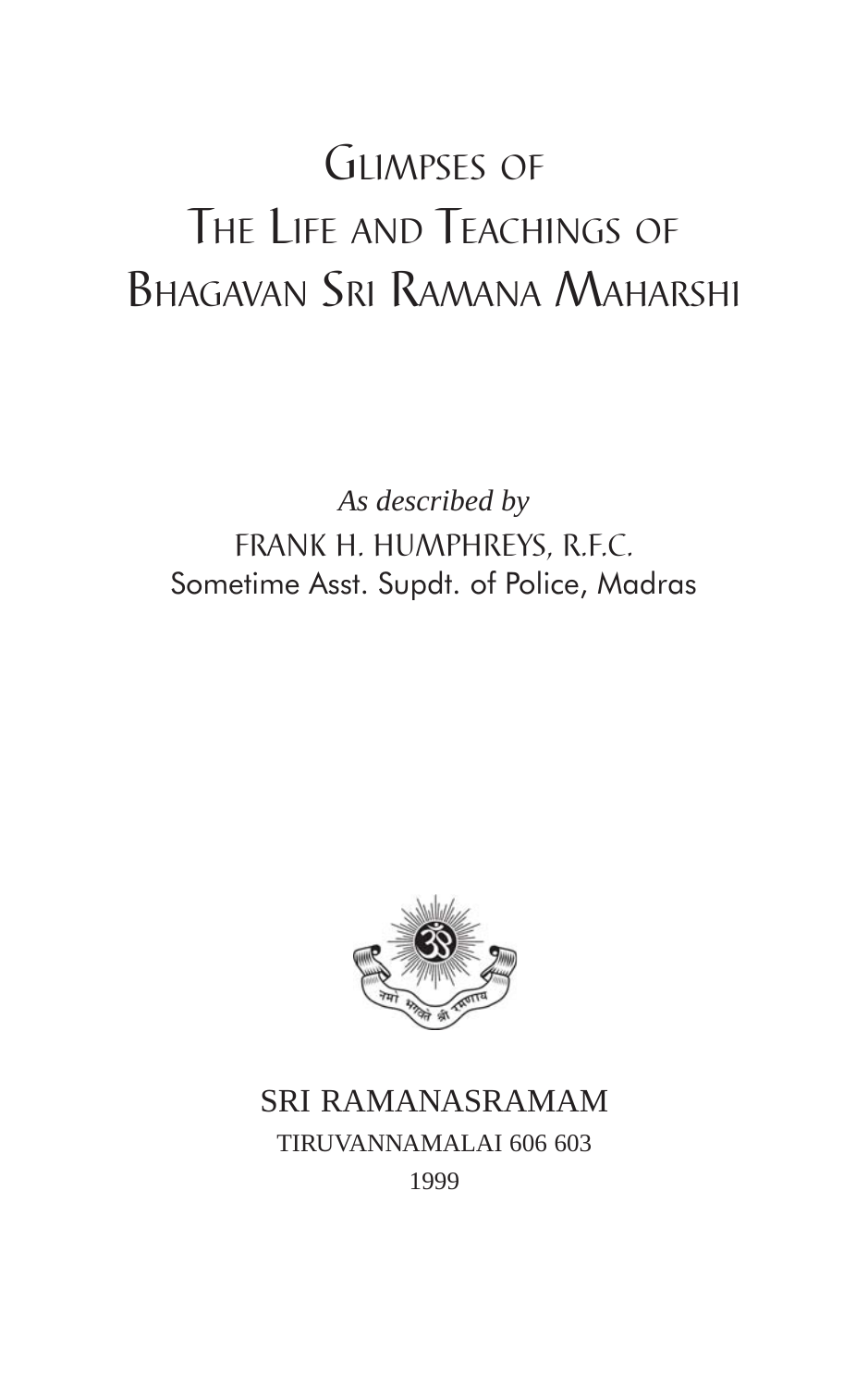© Sri Ramanasramam Tiruvannamalai

> Fourth Edition 1999 2000 copies

CC No. 1017

Price: Rs. 15

*Published by* V.S. Ramanan President, Board of Trustees Sri Ramanasramam Tiruvannamalai

*Designed and typeset at* Sri Ramanasramam

*Printed by* Kartik Offset Printers Chennai 600 015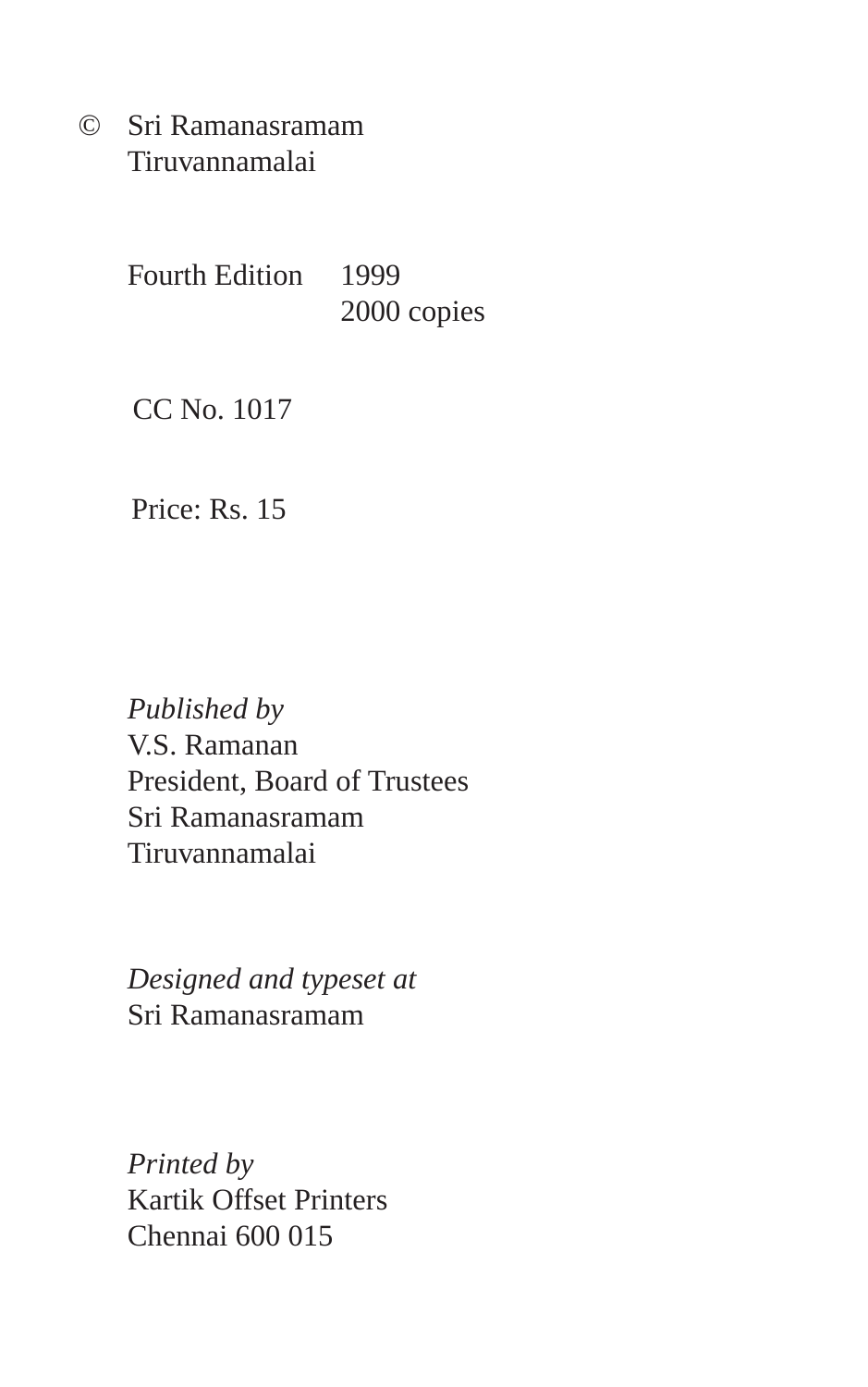# PREFATORY NOTE

Frank H. Humphreys is a name quite familiar to the devotees of Bhagavan Sri Ramana Maharshi. Sri Bhagavan's biography, *Self-Realization* by B. V. Narasimha Swami, has two chapters on Humphreys, giving a brief sketch of his life and Sri Bhagavan's instructions to him.

When Humphreys visited Sri Ramana Maharshi in 1911, he conveyed to Felicia Scatcherd, who was then editing the International Psychic Gazette, London, his impressions of Sri Maharshi and His instructions. These were compiled into a booklet in 1925 and the chapters in *Self-Realization* are only extracts from this.

Humphreys' narration of his experiences with Sri Bhagavan is so simple and arresting that the readers find in it an excellent presentation of Bhagavan's teachings.

S. Narasimhayya who wrote the introduction that follows was a Telugu Munshi in Vellore. He was a dis- ciple of Sri Kavyakanta Ganapathi Muni and Sri Bhagavan. It is he and Kavyakanta that brought Humphreys to Sri Bhagavan.

A brief reference to Humphreys' visit to Sri Bhagavan and the teachings, in Mr. Osborne's *Ramana Maharshi and the Path of Self Knowledge* concludes thus:

"Police service did not prove congenial to Humphreys. Sri Bhagavan advised him to attend to his service and meditation at the same time. For some years he did so and then he retired. Being already a Catholic and having understood the essential unanimity of all religions, he saw no need to change, but returned to England, where he entered a monastery."

PUBLISHER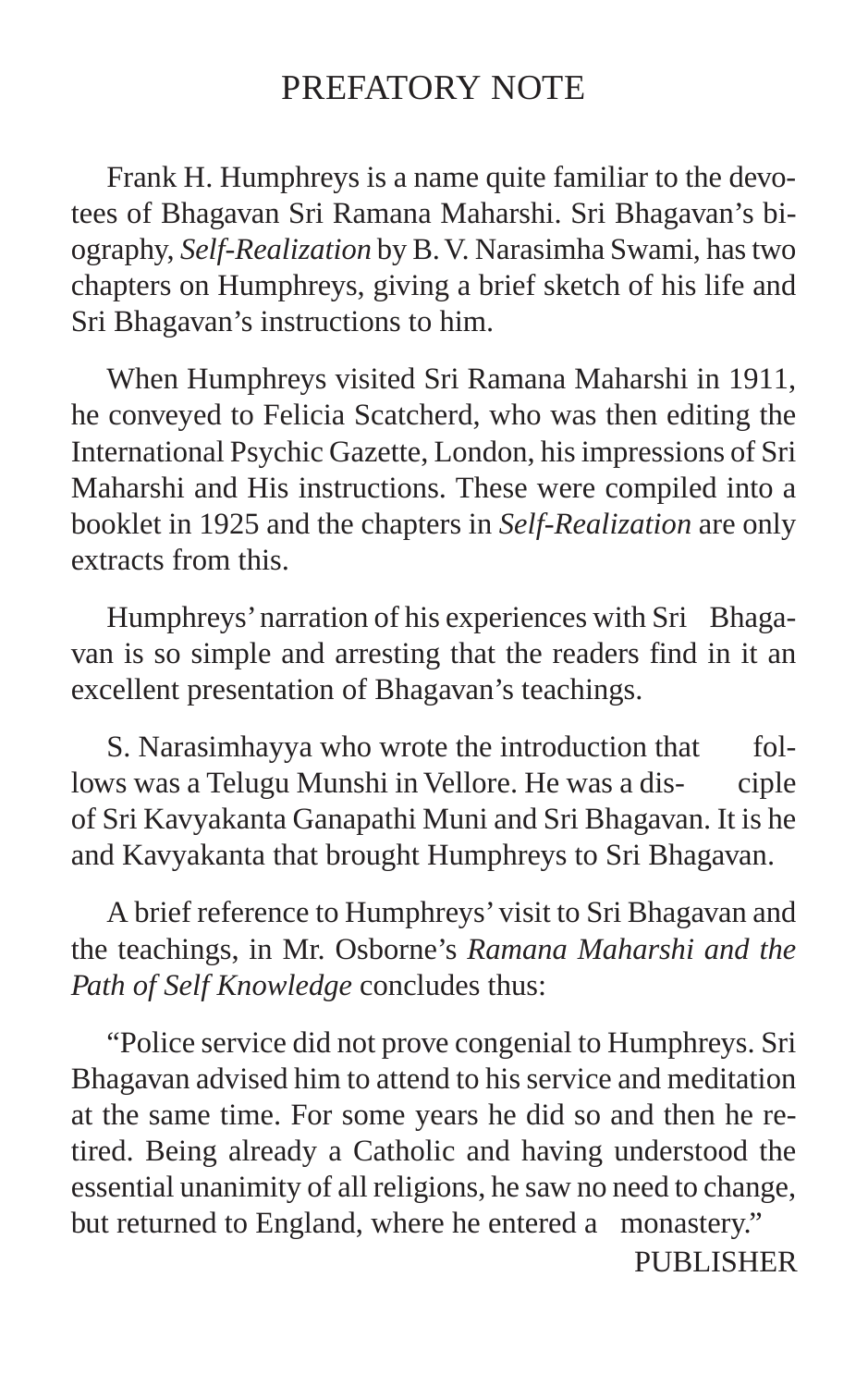# MAJOR CHADWICK ON HUMPHREYS

"He was the first European to visit Bhagavan as far as is known or at least the first to record his visit. He has given a beautiful picture of him in the Virupaksha Cave. The teachings are definite and are a guide to all who came after. Of whom else is it recorded that Bhagavan said: 'I am giving these instructions as a Guru gives them to a disciple?' Certainly there was some special tie between these two."

— *A Sadhu's Reminiscences of Ramana Maharshi*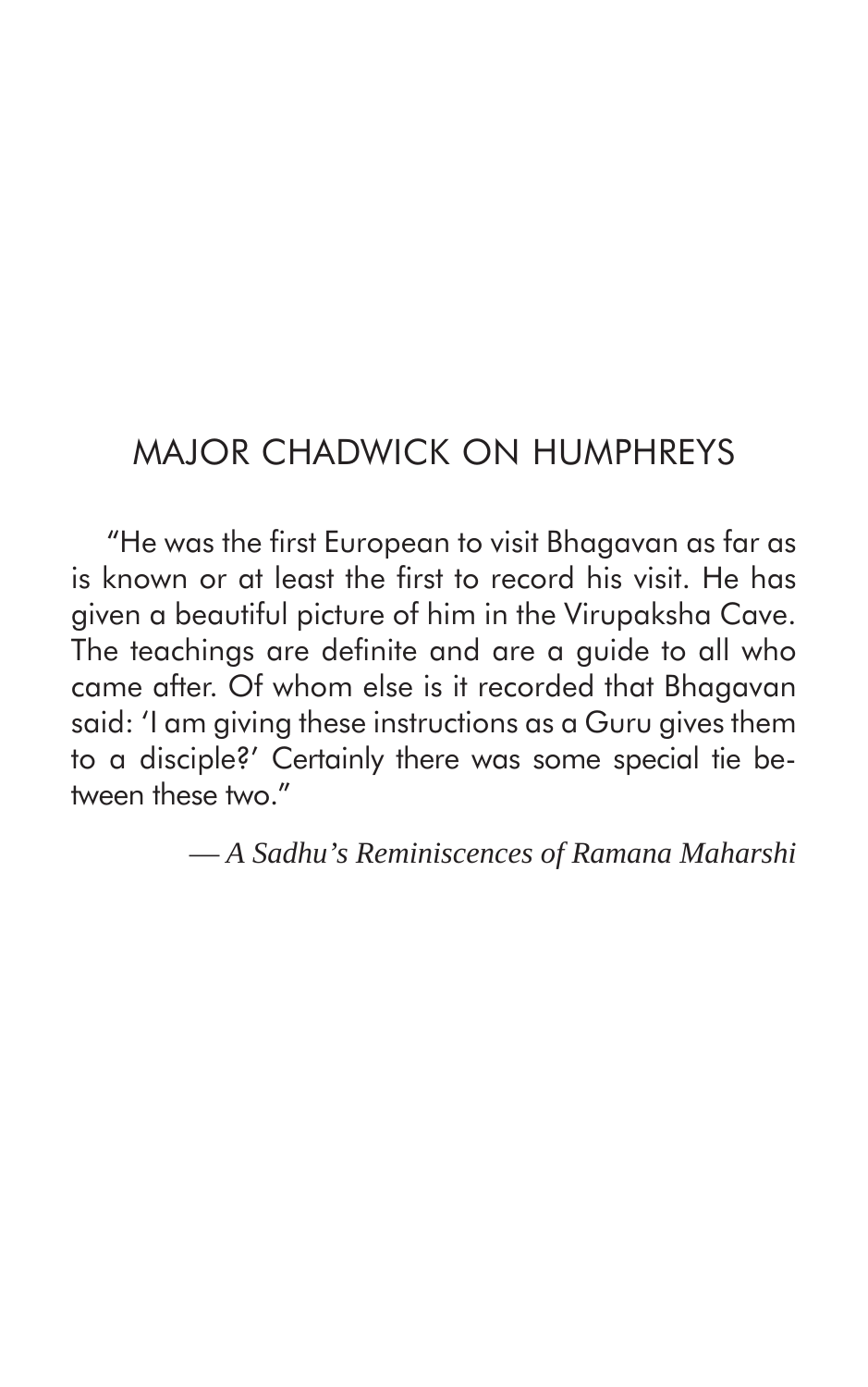# INTRODUCTION

I do not like to stand between the earnest reader and this interesting piece of religious literature. But weak as I am, I shall do what little I can, being asked to do it. This is an impressive and instructive description by a young man (eager in search of *Mahatmas* for enlightenment) of his visit to, and experiences with Mahatma Sri Ramana Maharshi, a living Saint of South India who is known and revered as having attained the goal of the *Vedantic* religion, and who is the fountainhead of the soul-force to humanity in these days of rampant materialism. The description is concise and vivid and needs, in my opinion, no preface or introduction. In the Master's presence, what a great vibration there is in the body, and how elevated the mind and invigo-rated the spirit are, a man can only feel but cannot express. The Master's teaching is just what is needed in these times, when men are short in life, weak in body, and feeble in spirit, their entire attention being drawn to things material — apparent and temporal in preference to what is spiritual — real and eternal. The whole teaching of Mahatma Sri Ramana Maharshi turns on the only pivot: "Knowest thou thyself, thou wilt know everything and wilt have no more to know." He advocates a very simple process of enquiry, viz. "Who am I?" A pure and constant thought of *Atman —* devoid of form, name and attribute takes the thinker to the source of all thoughts — the heart, where the enquirer and the enquired are merged, or in a way lost in the enquiry, which is *Mukti*, liberation or Selfrealization. This realization is the real worship of *Atman —* God within and without.

The author of this attractive booklet seems to have gathered information about Sri Ramana Maharshi from various sources and at different times. A word or two as to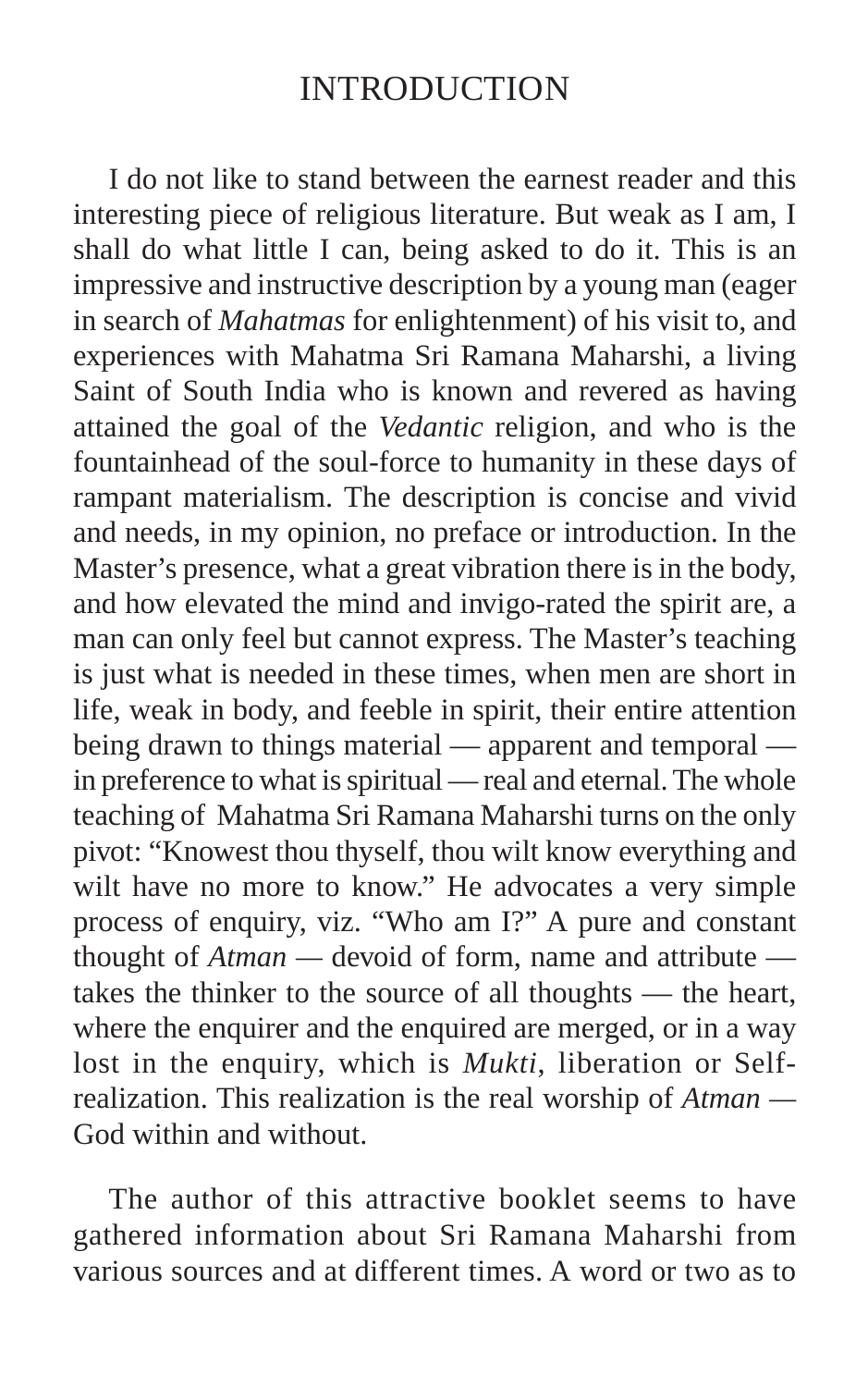how it was that Mr Frank H. Humphreys chanced to hear of our Maharshi and visit him and be brought into the roll of his admirers, may interest the reader.

F. H. Humphreys came to India as Assistant Superintendent of Police in January 1911. When he reached Bombay he was so bad in health that he had to be taken to the Bombay hospital where he remained up to the middle of March. He arrived at Vellore on the 18th of that month. When I went to him that day to begin Telugu alphabets, the first question he put me was: "Munshi! Do you know astrology?" I said I did not. The next question was: "Can you get me an English translation of some book on astrology?" I complied with his request by getting him a copy from the George Union Club, Vellore. On the morning of the next day, the 19th, while returning the book to me, he asked me: "Do you know any *Mahatmas* here?" I feigned not to know any sage and denied the knowledge of any such great men. On the morning of the third day, the 20th, he came upon me with a searching and vehement question: "Munshi! You said yesterday you did not know any *Mahatma*. I saw your Guru this morning in my sleep. He sat by my side. He told me something which I did not understand nor did he, what I said to him. The first man in Vellore whom I met in Bombay was you." When I questioned him how it was that he saw me in Bombay, though I had never travelled beyond Guntakal, he said that when he was lying with high fever in the hospital at Bombay, he, in order to be free from pain for a while, diverted and directed his mind (attention) to Vellore and, in his astral body, the first man he met there was I. I left him saying I knew not anything about the astral body or any body for that matter save the physical one. Curiosity however tempted me to test him, and in the afternoon, I took to him a bundle of photographs of great men including those of our Maharshi and Ganapathi Muni. I silently placed the bundle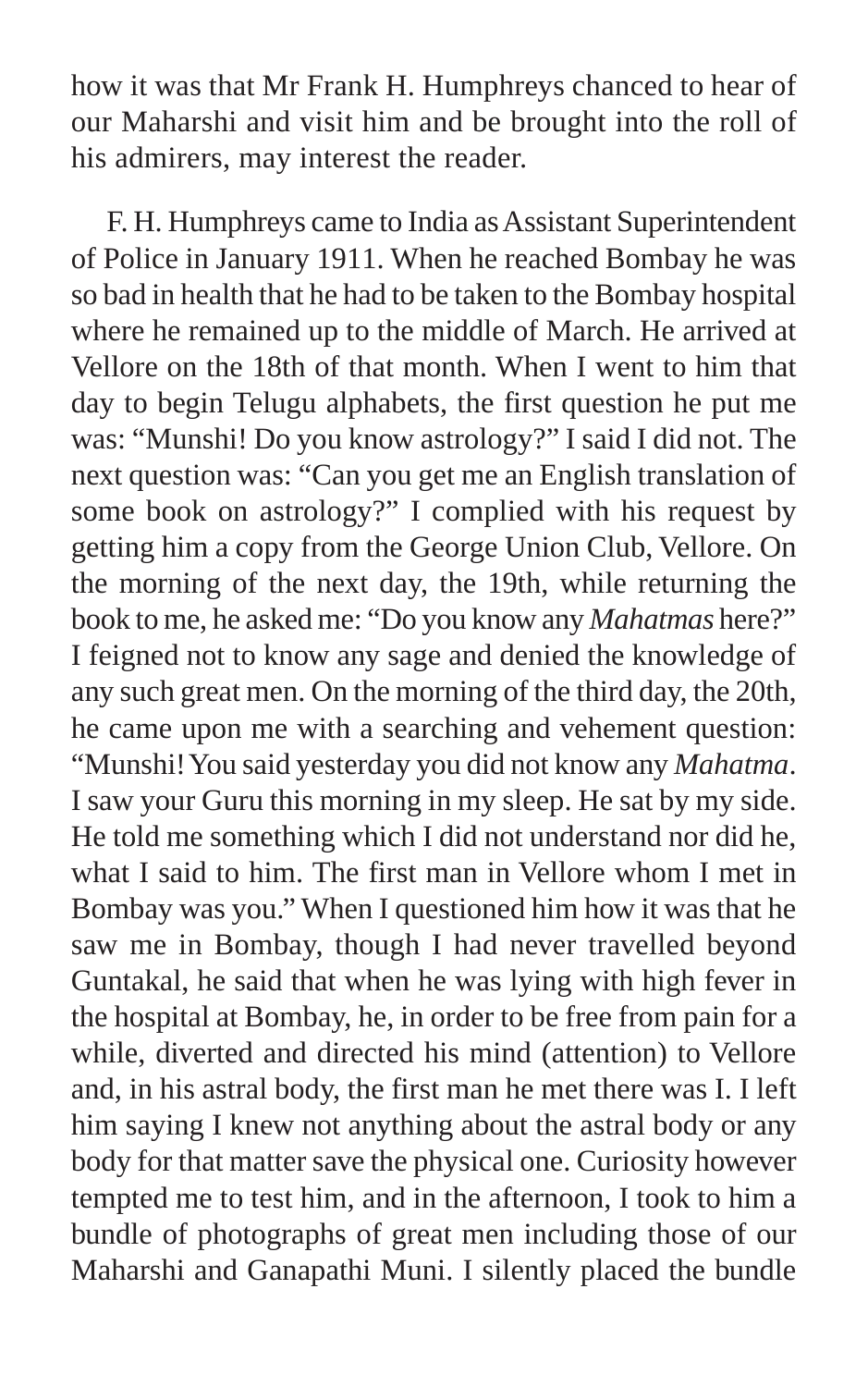before him on his table and quietly went to Mr L. Clift, another police gentleman whom I was then teaching. When I returned to the writer of this booklet an hour later, he invited me with the words: "There is the likeness of your Guru. Is he not your preceptor? Tell me." Thus saying, he pointed to me the photograph of our Ganapathi Sastriar, separated from others. This act of his surprised me. I was caught and I could not hide me or my master. I had regarded (and I do still regard) Ganapathi Sastriar as my Guru. In 1906 he taught me how to concentrate and directed me to divert and fix my attention on *Paramatma*, known as Sri Ramana, a name dear to my heart. Sastriar's instruction is not different from that of our Maharshi. Mr Humphreys again became ill and was advised by a doctor to go to Ootacamund which he did on 1st April 1911. While there, he wrote to me about his meeting a strange person, poorly clad but well-built, with bright eyes, matted hair and a long beard. The gentleman with whom Mr Humphreys was staying on the hills said to him that he had never seen that strange man, though he had been living there for several years. Mr Humphreys asked me who that man could be. I simply answered that, judging by the description he gave me, I thought he ought to be a *siddha.*

His second letter from that hill-station was a request to teach him *hatapranayama*. Considering the weak state of his health, I did not think it right to speak to him about the voluntary and forced restraint of breath but simply told him that constant and pure thought of *Paramatma* in our heart would bring about the natural *kumbhakam*, absorption of mind in the heart — the ultimate stage and state which sages long for.

His third question from the Nilgiris was: "Will flesheating be a help or hindrance to the progress of meditation?" In answer to this, I wrote to him some five or six pages on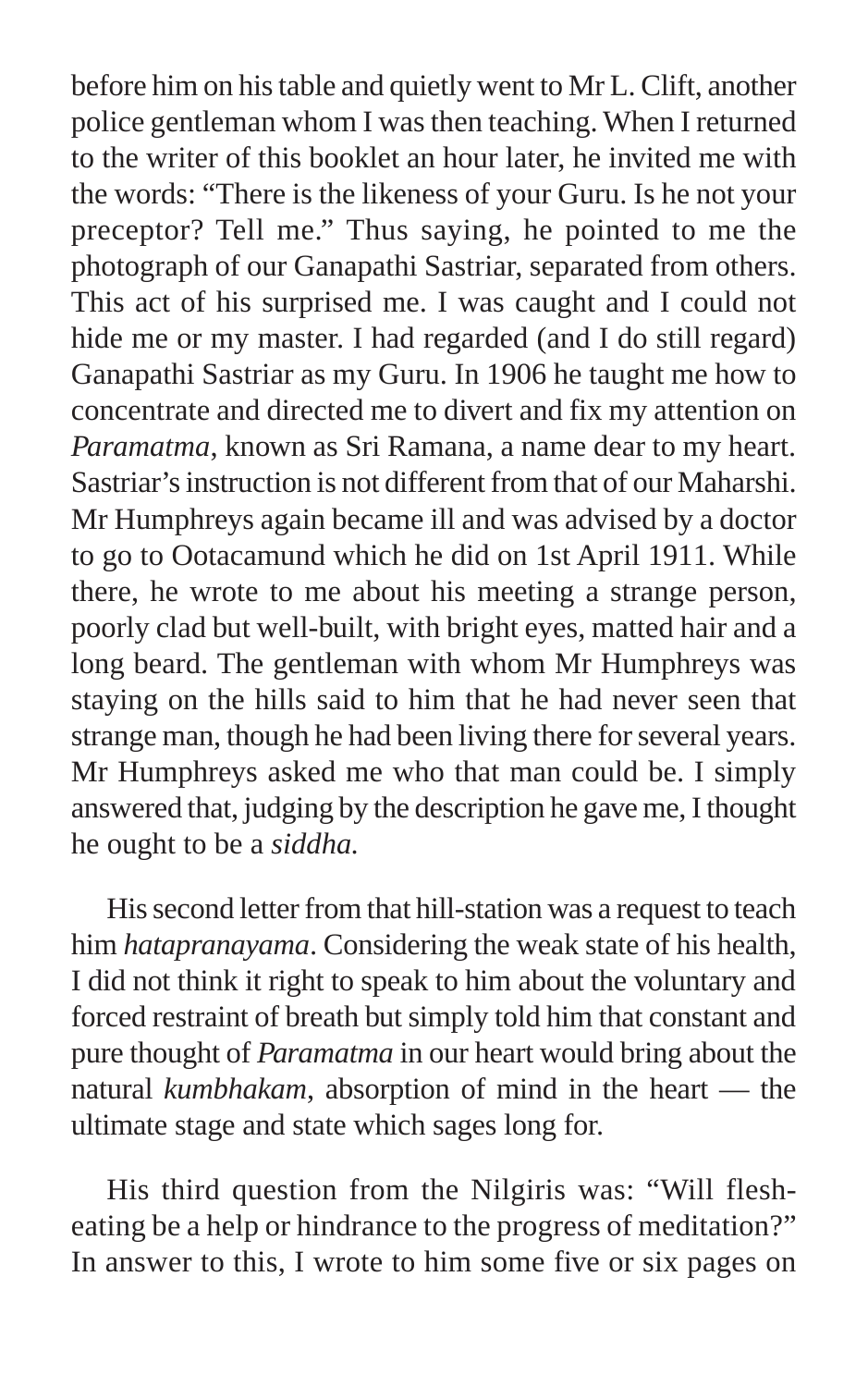"*Ahimsa paramo dharma*" explaining that harmlessness or non-killing is the greatest of the virtues and concluded the letter with words: "Flesh-eating does not help the meditator in meditation." He replied that what he saw in a dream that morning was confirmed by what was written in my letter received a few hours later, that it would be hard for him to give up at once his long accustomed habit of flesh-eating and that he would slowly do it. In one of his letters from England during later years I remember he wrote to me that he had become a vegetarian.

His fourth letter from that cool and salubrious health resort sought my advice as to whether he could join a mystic society, as he was then about to complete 21 years of age. He added that the members of that society had the privilege of meeting and talking with *Mahatmas* face to face and that, in one of his former births he had been connected with that society. As I am neither a believer nor a non-believer in mysticism and as what I wanted was a simple *shanthi*  peace of mind and oneness with the *Atman* within — and as it was my conviction that pure, simple and ceaseless thought of Brahman, with no form, no name and no attribute would secure me this sublime state — a blessing — I only wrote to him that things would be done according to one's own *prarabdha* and if it was his *karma* that he should become again a member of that mystic society nothing could prevent him and for that reason I could give him no advice.

About the end of 1911, he returned from the hills. One day, when I was teaching him Telugu in Vellore, he asked me for paper and pencil and drew a picture of a mountain cave with some sage standing at its entrance and a stream gently flowing down the hill in front of the cave. He said he saw this in his sleep and asked me what it would be.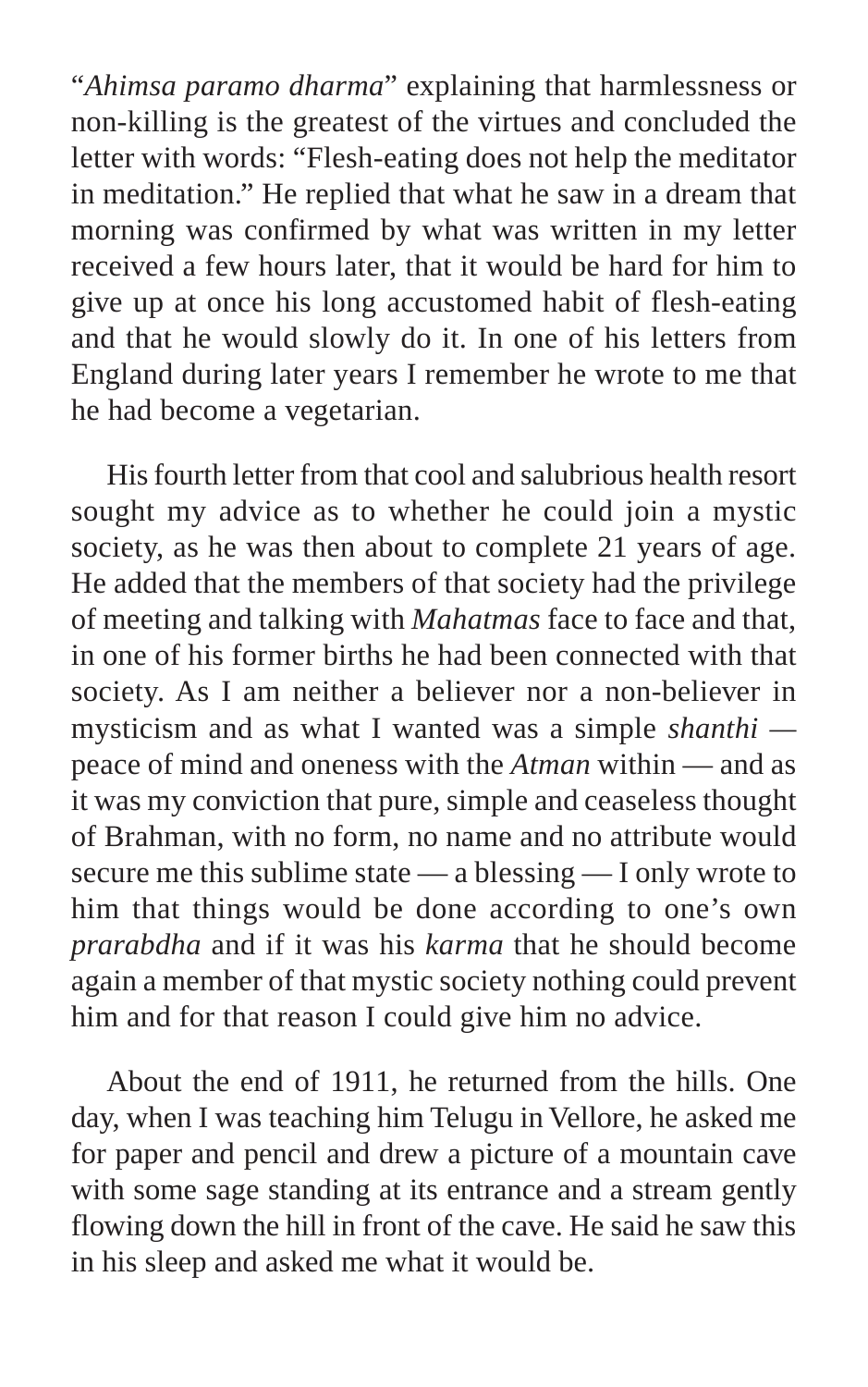Immediately the thought of our Maharshi, then dwelling in the Virupaksha cave came to my mind and I told him about Sri Ramana Paramatma. From the day he saw Ganapathi Sastrigal in his dream, he had been asking and urging me to take him to the Sastriar. How he happened to meet Ganapathi Sastriar and how he was taken to the Maharshi, he has himself clearly explained in his book. Subsequently he took several independent trips to our Master whenever there was a doubt to be cleared or a question to be asked.

Now I shall relate what transpired in the presence of the Maharshi during his first visit to him. He saluted the Mahatma and remained in silent prayer and meditation for a few minutes. When permitted to talk, the first question he asked was, "Master, will I be helpful to the world?" The Mahatma's answer was, "Help yourself, you will help the world." The same question repeated had the same reply with observation that he was in the world but not different (separate) from it, nor was it different from him, and that therefore by helping himself, he would help the world — (meaning thereby the one-ness of *jiva* with *Atman*).

The next and the last question was: "Master, can I perform miracles as Sri Krishna and Jesus did?" This question was met by a counter question: "Were they, at the time when they performed miracles, aware that they were performing miracles?" Mr. Humphreys, after a minute's silence, replied: "No, Master. They were only the media through which God's power did its work." How much importance can be attached to things mystic in nature is vividly explained in this book.

Dear Brethren! When a man is lost in God, he becomes a mere tool in the hand of God, and is one with God, having become a part and parcel of God; he gets that peace and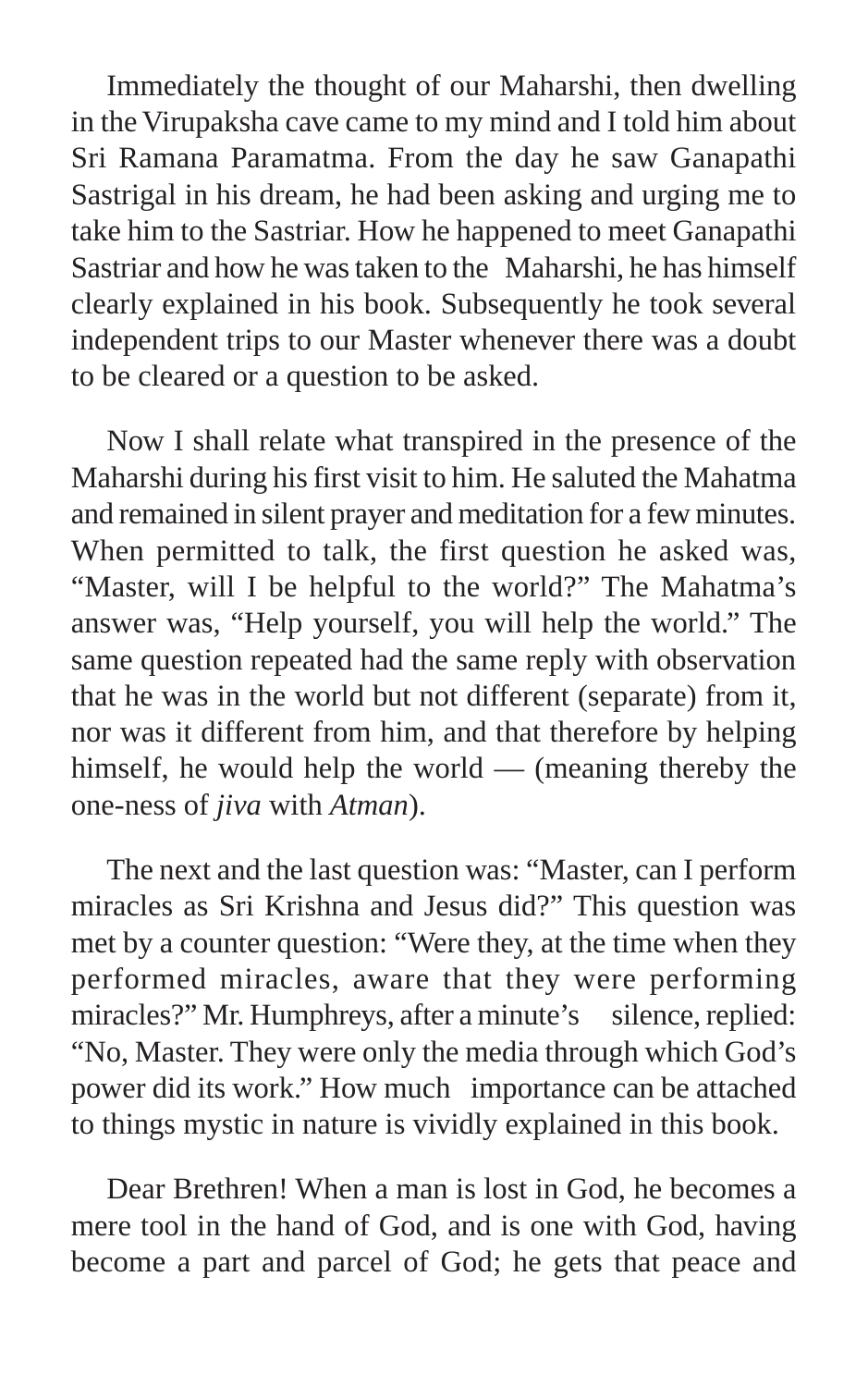happiness (unaffected by joys and sorrows) which can only be enjoyed but never described. May we aim at this state of mind's rest and peace in heart which the holy ones are ever after!

Madanapalle,

2-3-1925. S. NARASIMHAYYA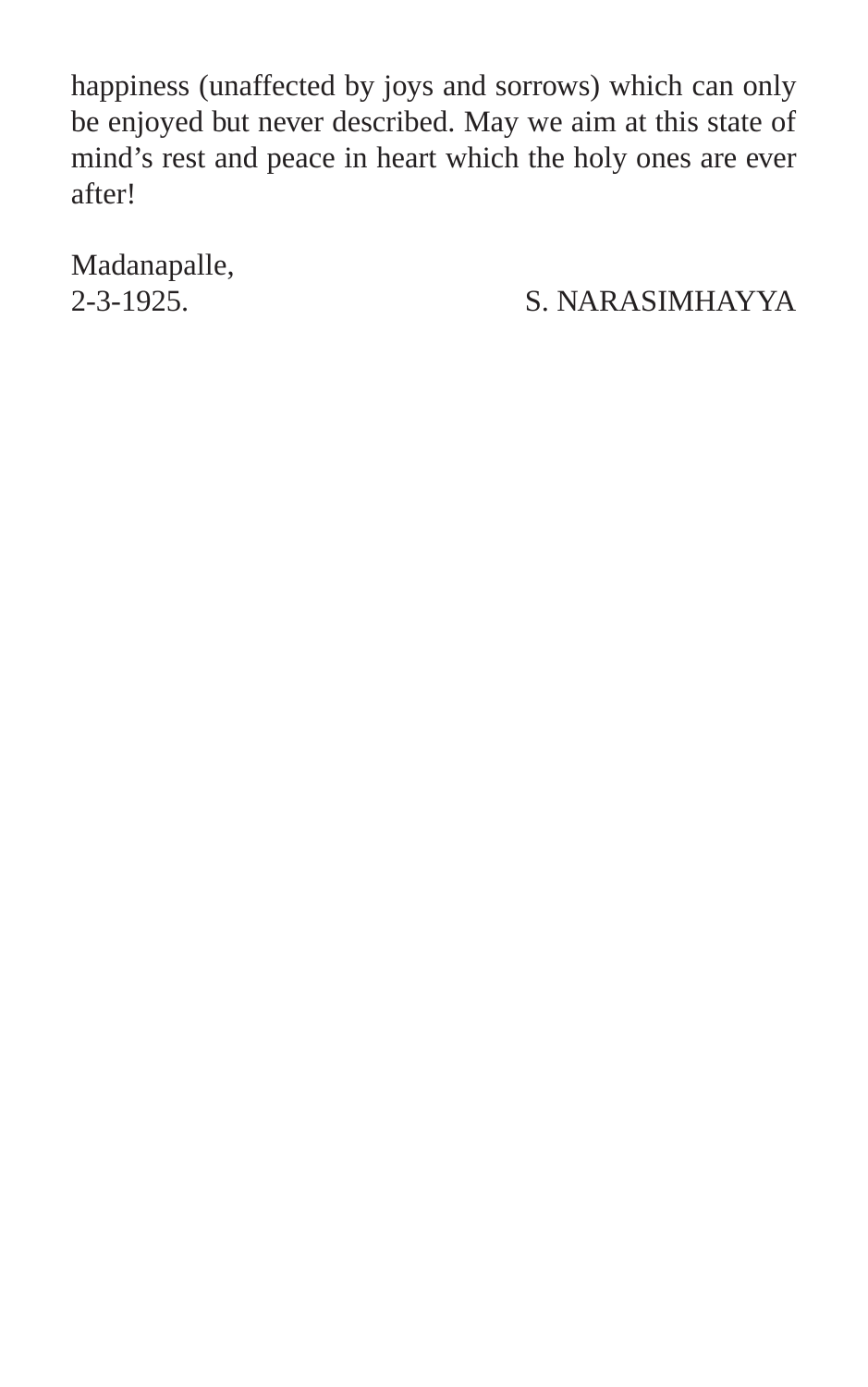# MORE AUTHENTIC MAHATMAS

# BY FELICIA R. SCATCHERD ("FELIX RUDOLPH")

#### **1**

"Mr. Thurstan's articles are often talked of. We could do with more about India and visits to the Masters." So wrote a friend with reference to the *International Psychic Gazette*.

The same day brought me a packet of letters from a young friend in India. I had not seen him since he was in his teens. I shall call him Mr. Frank. It is his Christian name, and suits him admirably, so I shall not change it. I shall transcribe his experiences as far as possible in his own words.

#### **2**

## FRANK MEETS HIS FIRST MASTER

About three months ago, I met in my sleep a great man. I spoke about it to the Telugu Munshi here. The Munshi brought me some pictures. I picked out the man at once from the others. Last Friday, this man was coming through Vellore to go to a Theosophical Conference, at Tiruvannamalai. He does not belong to the Theosophical Society. All Masters work for the common good.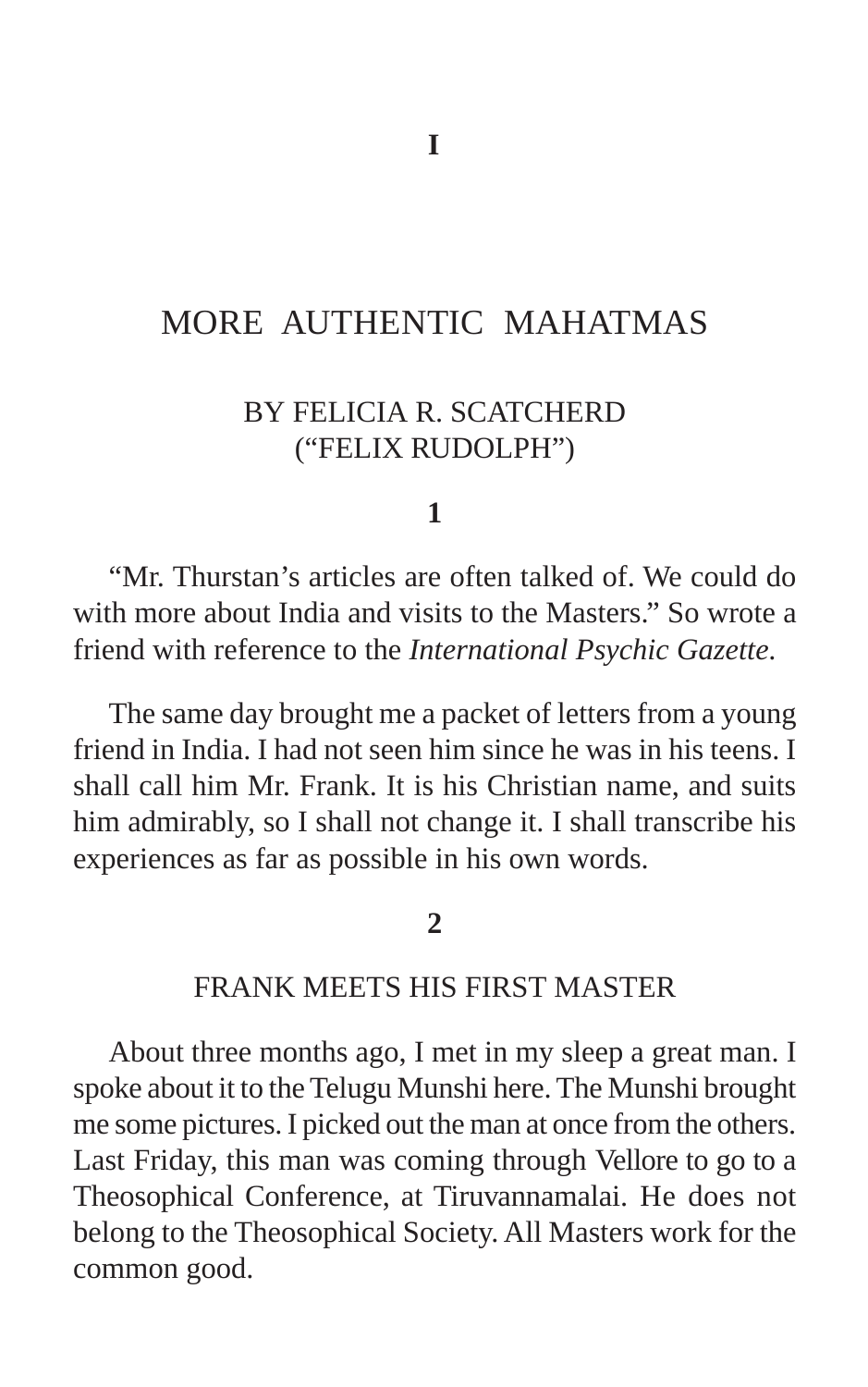When the train came in, I recognised him at once. He is about five feet ten inches in height and well built, with a high round forehead, and aquiline nose — good-looking in every sense of the term. He got out of the train and we sat together in the waiting-room.

It is impossible to describe what it is like to be in the presence of a Master. I did not know he was a Master, but to sit in his presence, though he hardly said a word, and does not know English, was to feel oneself thrilling through and through — to feel new impressions touching one mentally. It was an extraordinary experience.

I learned later that he was the first Sanskrit scholar in India, and that is saying something out here where Sanskrit is the language of the Scriptures and every student of wisdom learns it. He knows the sciences inside out, and many languages. You remember how the Apostles suddenly "spoke with tongues." Well, there are people here, who have known this man all his life, and they know that up till one day, he did not speak a word of Tamil, a very difficult language. Fifteen days afterwards, he was able to give a long lecture in pure Tamil and to read it and write it as well as any of the professors.

I asked him how he achieved this feat and he replied, "By meditation."

Think of that! No book! No grammar! Simply meditating on God, as these men know how to, and asking to be taught Tamil. His face, when at rest shines with happiness. At the least excuse he laughs, and often turns to you and shakes his head in a way Indians have, which means: That's all right! Cheerio!

He promised to spend the afternoon and evening of today in teaching me, and he will then go into seclusion for over a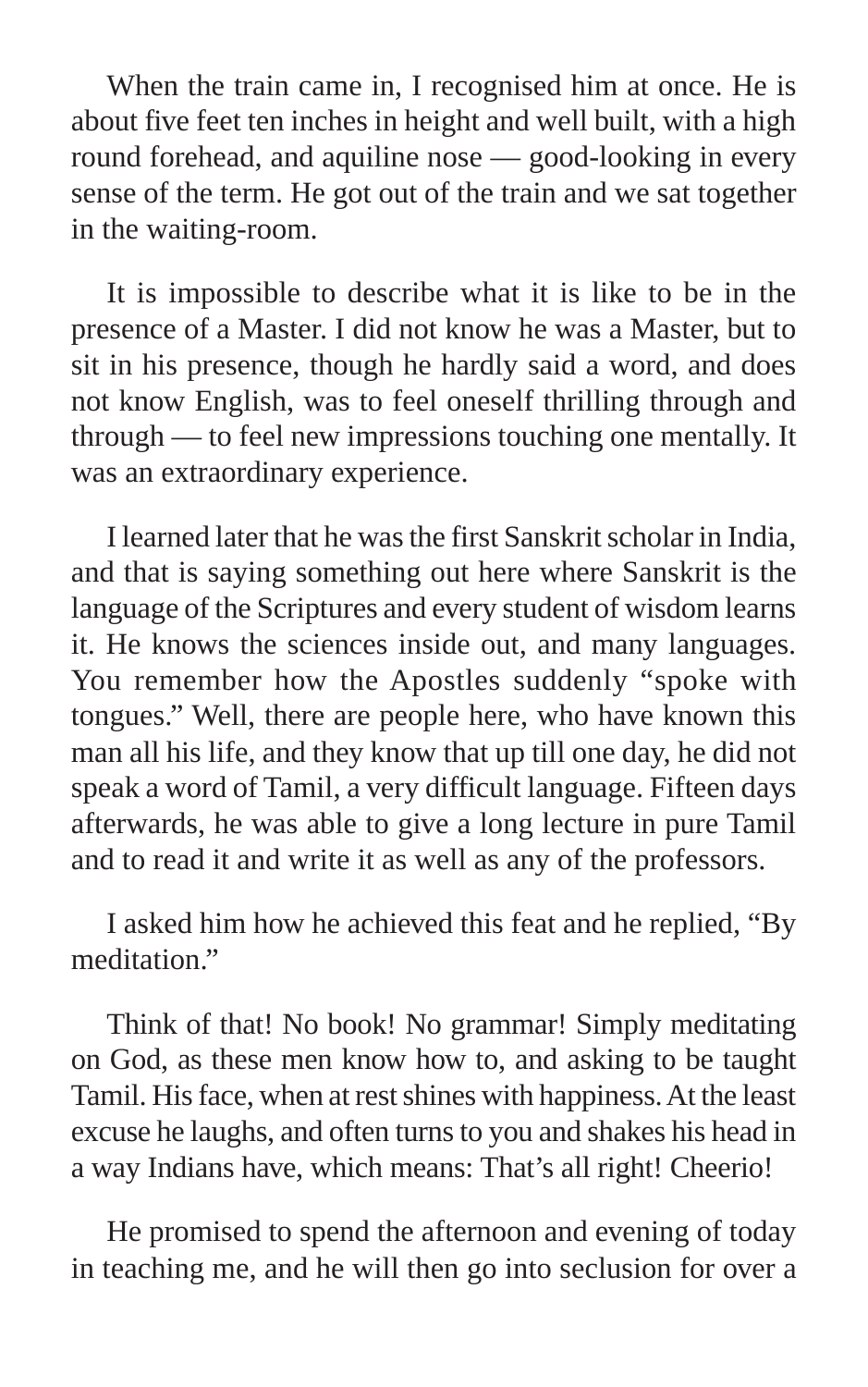year. He said if I would come to Tiruvannamalai he would take me up to see the Maharshi (a *Mahatma* or very Great Master) who lives there, and who is supposed to be one of the greatest *Mahatmas* in India.

**3**

### FRANK VISITS THE MAHARSHI

Yesterday I got a day's leave and went on with the Munshi to meet Sastriar (the Master of whom I have been writing). Sastriar and the Munshi are both *chelas* (disciples) of the Maharshi. We heard Sastriar lecture for an hour and a half in Tamil to a huge crowd, and he appeared refreshed by his efforts. At 2 p.m., he pointed to the cave where the Maharshi lives, and we set off up the mountain to see Him. When we reached the cave we sat before Him at His feet and said nothing. We sat thus a long while, and I felt lifted out of myself.

Then Sastriar told me to look the Maharshi in the eyes, and not to turn my gaze. For half an hour I looked Him in the eyes which never changed their expression of deep contemplation. I began to realize somewhat that the body is the Temple of the Holy Ghost — I could only feel His body was not the man, it was the instrument of God, merely a sitting motionless corpse from which God was radiating terrifically. My own sensations were indescribable.

Sastriar then said I might speak. I asked for enlightenment teaching and He spoke and we listened. In a few sentences of broken English, and in Telugu, He conveyed worlds of meaning and taught me direct, which He seldom does, and made me His *chela —* not of course such a one as the Sastriar, His own very special *chela* but as one of the many that great Masters have.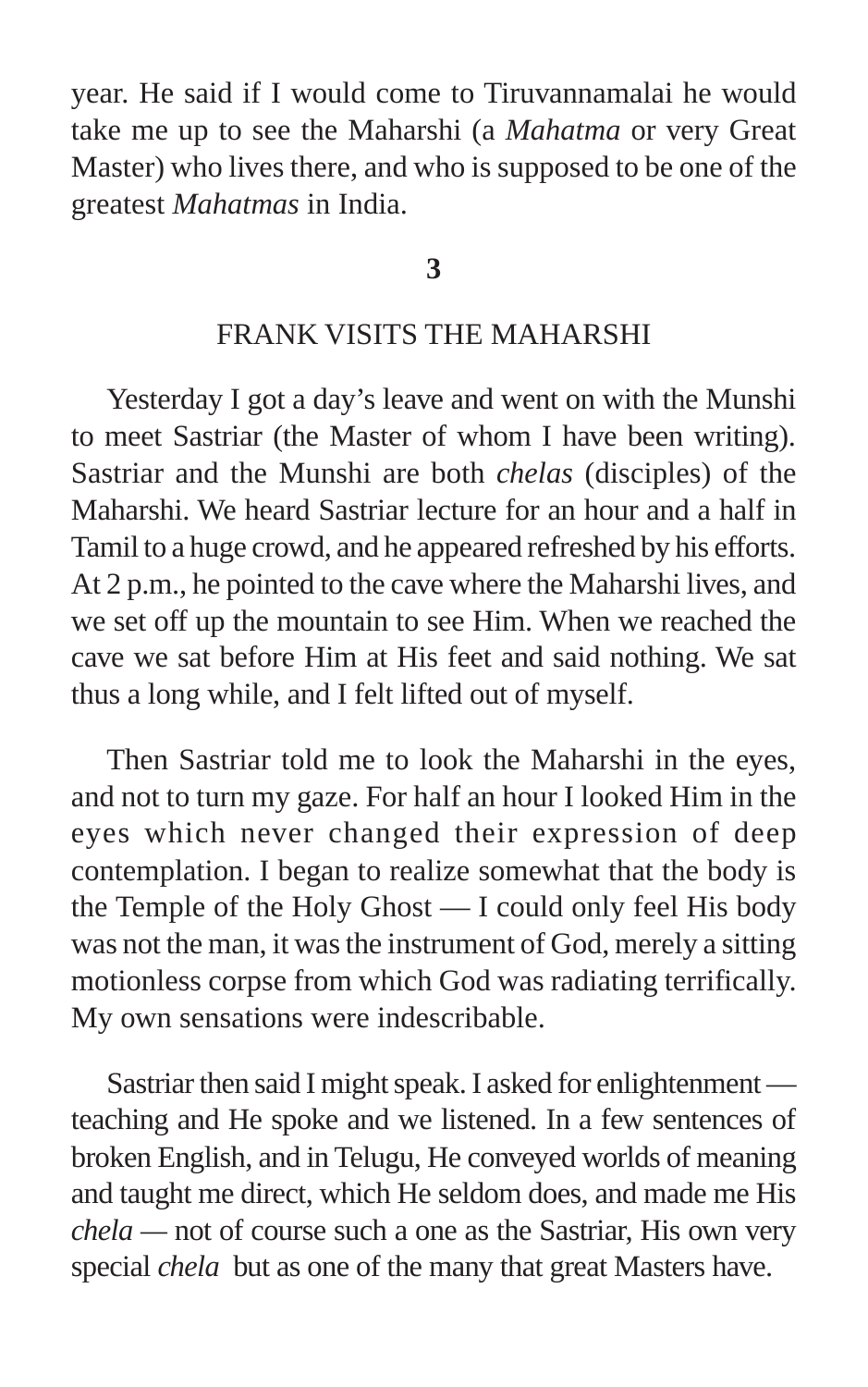The most touching sight was the number of tiny children, up to about seven years of age, who climb the mountain, all on their own, to come and sit near the Maharshi, even though He may not speak a word or hardly look at them for days together. They do not play, but just sit quietly there in perfect contentment.

He is a man beyond description in His expression of dignity, gentleness, self-control, and calm strength of conviction.

#### **4**

### FRANK'S SECOND VISIT TO THE MAHARSHI

I went by motor and climbed up to the cave. He smiled when He saw me but was not the least surprised. Before He had sat down, He had asked me a question private to myself, of which He knew, showing that He recognised me. Everyone who comes to Him is open as a book, and a single glance suffices to reveal its contents.

"You have not yet had any food and are hungry."

I admitted that it was so. He immediately called to a *chela* to bring me food — rice, ghee, fruit, etc., eaten with the fingers, as natives do not use spoons. Though I have practised eating this way I lack dexterity. So He gave me a coconut spoon to eat with, smiling and talking between whiles. You can imagine nothing more beautiful than His smile. I had coconut milk to drink, white like cow's milk and delicious, to which He had himself added sugar.

When I had finished I was still hungry, and He knew it and ordered more. He knew everything, and when others pressed me to eat fruit when I had had enough He stopped them at once.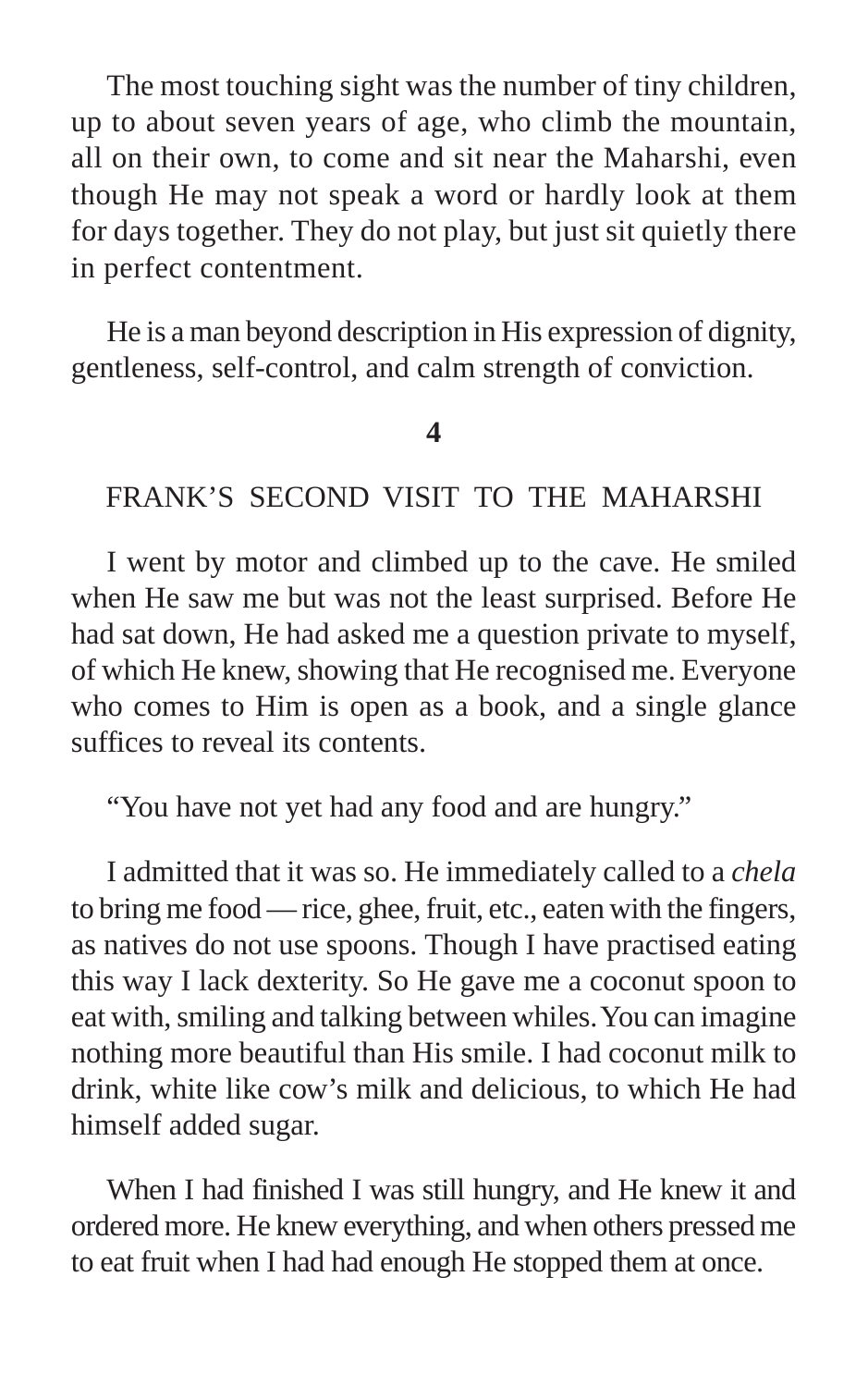I had to apologise for my way of drinking. He only said, "Never mind". Natives are particular about this. They never sip nor touch the vessel with their lips, but pour the liquid straight in, thus many can drink from the same cup without fear of infection.

Whilst I was eating He was relating my past history to the others, and accurately too. Yet He had seen me but once before, and many hundreds in between. He simply turned on clairvoyance as we would refer to an encyclopaedia. I sat for about three hours listening to His teaching. (He had been shown a book, printed from a manuscript given to me by Mrs R. W. D. Nankivell, to get His opinion about it. He praised it highly, and quoted from it.)

I heard that on one occasion, when a *chela* asked Him a question, He picked up the book, pointed to a passage in it, and said, "There is your answer".

Later on I was thirsty, for it had been a hot ride, but I would not have shown it for worlds. Yet He knew, and told a *chela* to make me some lemonade.

At last I had to go, so bowed as we do, and went outside the cave to put on my boots. He came outside too, and said I might come to see Him again.

#### **5**

# FEARLESSNESS AND A SENSE OF SECURITY ENGENDERED BY CONTACT WITH THE MASTER

It is strange what a change it makes in one, for the moment, at any rate, to have been in His presence. I am used to dogs, but still would feel disturbed if one set on me in the ordinary course of events. Yet this happened there, and I only looked at the dog and walked straight on, though it tried to bite me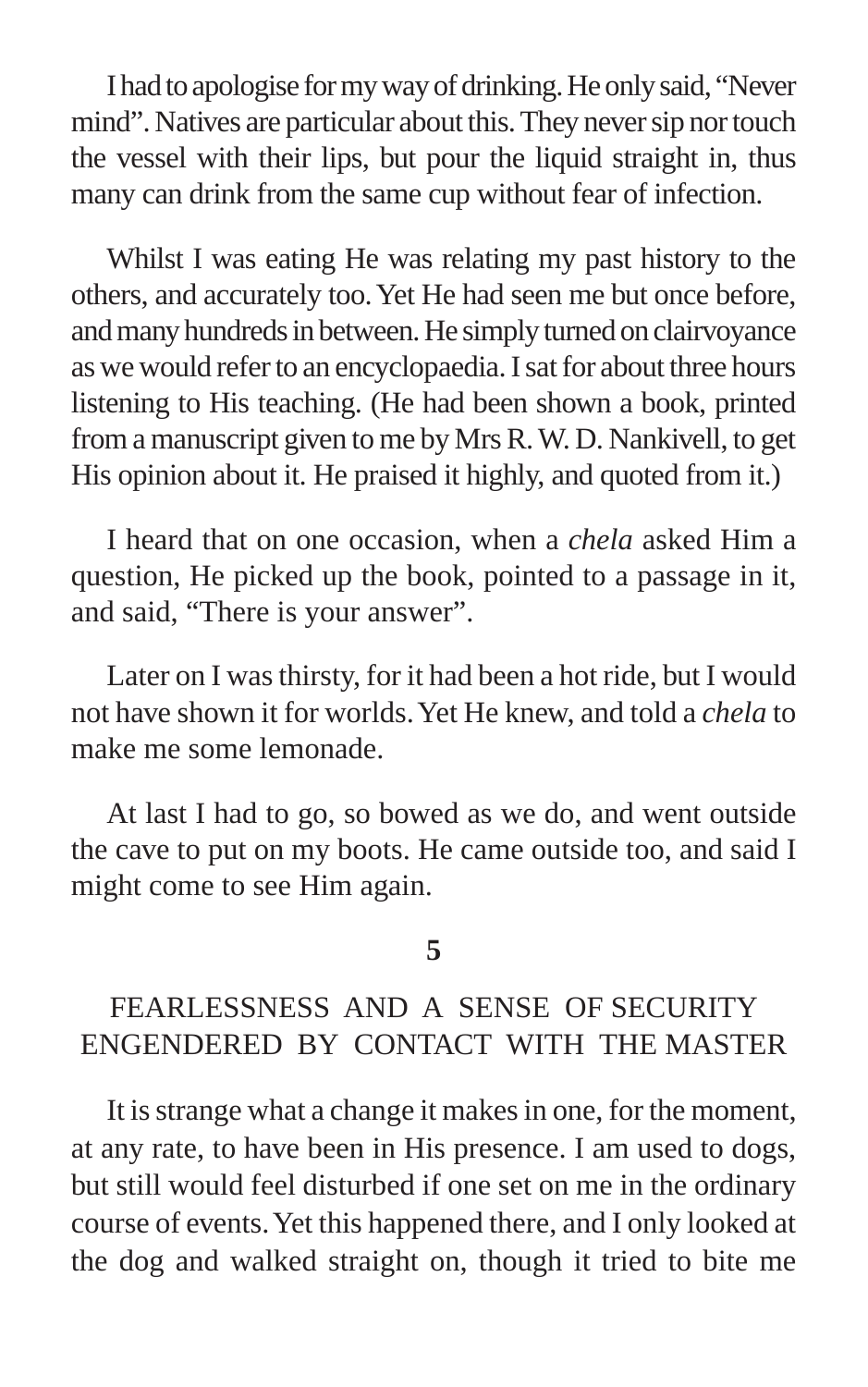three or four times. I felt no fear, nor was I in any way upset. I heard startled exclamations but only realised that there had been any danger when half way down the mountain.

A dog bite is no joke in this country, not only because of the savageness of dogs and the "germy" state of their teeth, due to the carrion they eat, but also on account of the bad way wounds heal in the heat, and to the prevalence of hydrophobia.

### **6**

# FRANK'S VERSION OF THE MAHATMA'S TEACHING

A master is one who has meditated solely on God, has flung his whole personality into the sea of God, and drowned and forgotten it there till he becomes simply the instrument of God, and when his mouth opens it speaks God's words without effort or forethought, and when he raises a hand God flows again through that to work a miracle.

Do not think too much of psychical phenomena and such things. Their number is legion — utterly indefinite; and once a faith in the psychical things is established in the heart of a seeker, such phenomena have done their work. Clairvoyance, clairaudience, and such things are not worth having when, such far greater illumination and peace are possible without them than with them. The Masters take on these powers as a form of Self-Sacrifice! I know the Masters, two of the greatest, and I tell you that the idea that a Master is simply one who has attained power over the various occult senses by long practice and prayer or anything else is utterly and absolutely false. No Master ever cared a rap for occult powers for he has no need of them for his daily life.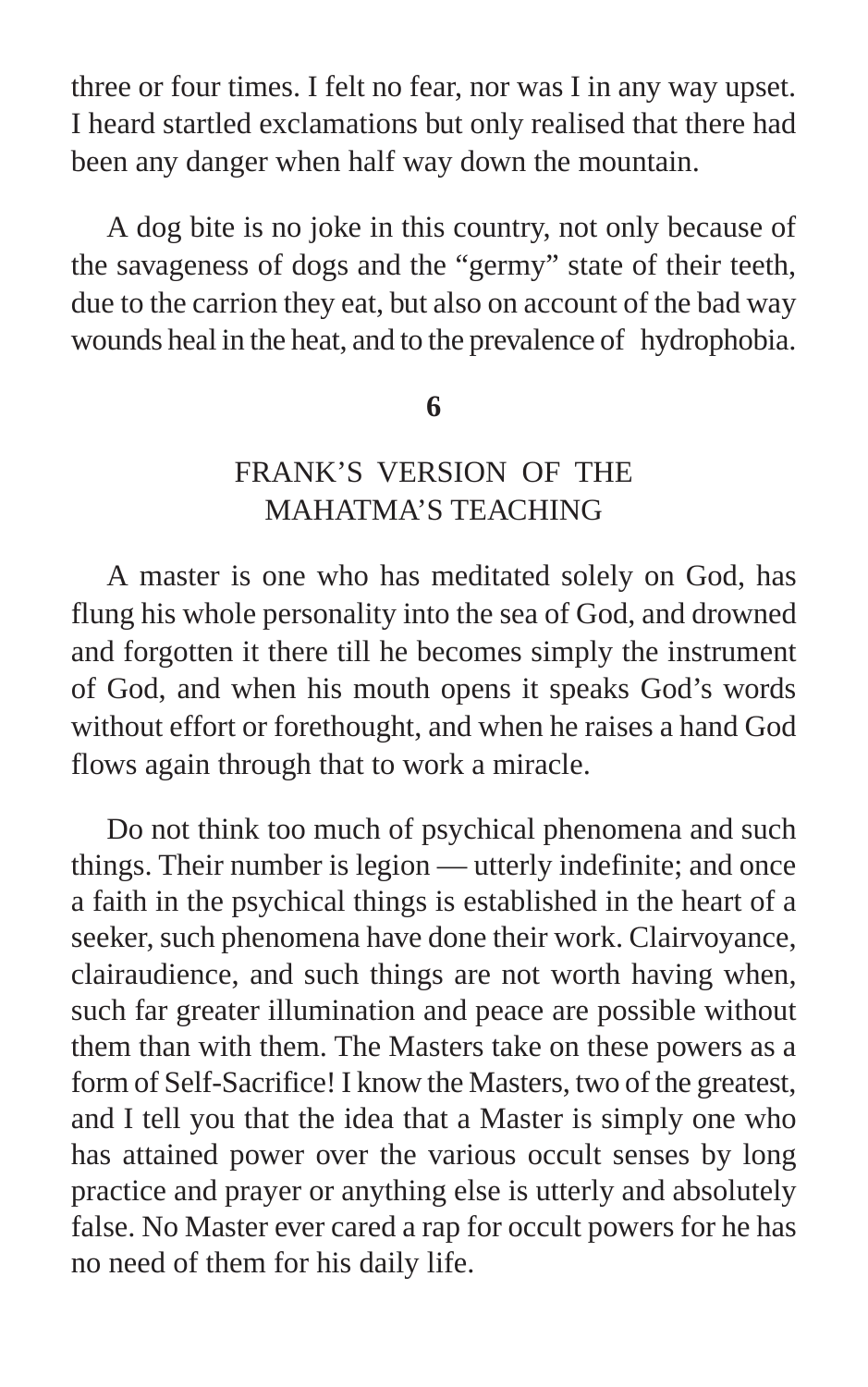The phenomena we see are curious and surprising — but the most marvellous thing of it all we do not realise and that is that *one,* and only one, illimitable force is responsible for:-

(a) All the phenomena we see,

(b) The act of our seeing them.

Do not fix your attention on all these changing things of life, death, and phenomena. Do not think of even the actual act of seeing them or perceiving them but only of that which sees all these things. That which is responsible for it all. This will seem nearly impossible at first, but by degrees the result will be felt. It takes years of steady, daily practice, but that is how a Master is made. Give yourself a quarter of an hour a day. Keep your eyes open, and try to keep the mind unshakenly fixed on That Which Sees. It is inside yourself. Do not expect to find that "That" is something *definite* on which the mind can be fixed easily; it will not be so. Though it takes years to find that "That" the results of this concentration will soon show themselves — in four or five months' time — in all sorts of unconscious clairvoyance, in peace of mind, in power to deal with troubles, in power all round — always unconscious power. I have given you this teaching in the same words as the Masters give it to their intimate *chelas*. From now onwards let your whole thought in meditation be not on the act of seeing nor on what you see, but immovably on That Which Sees.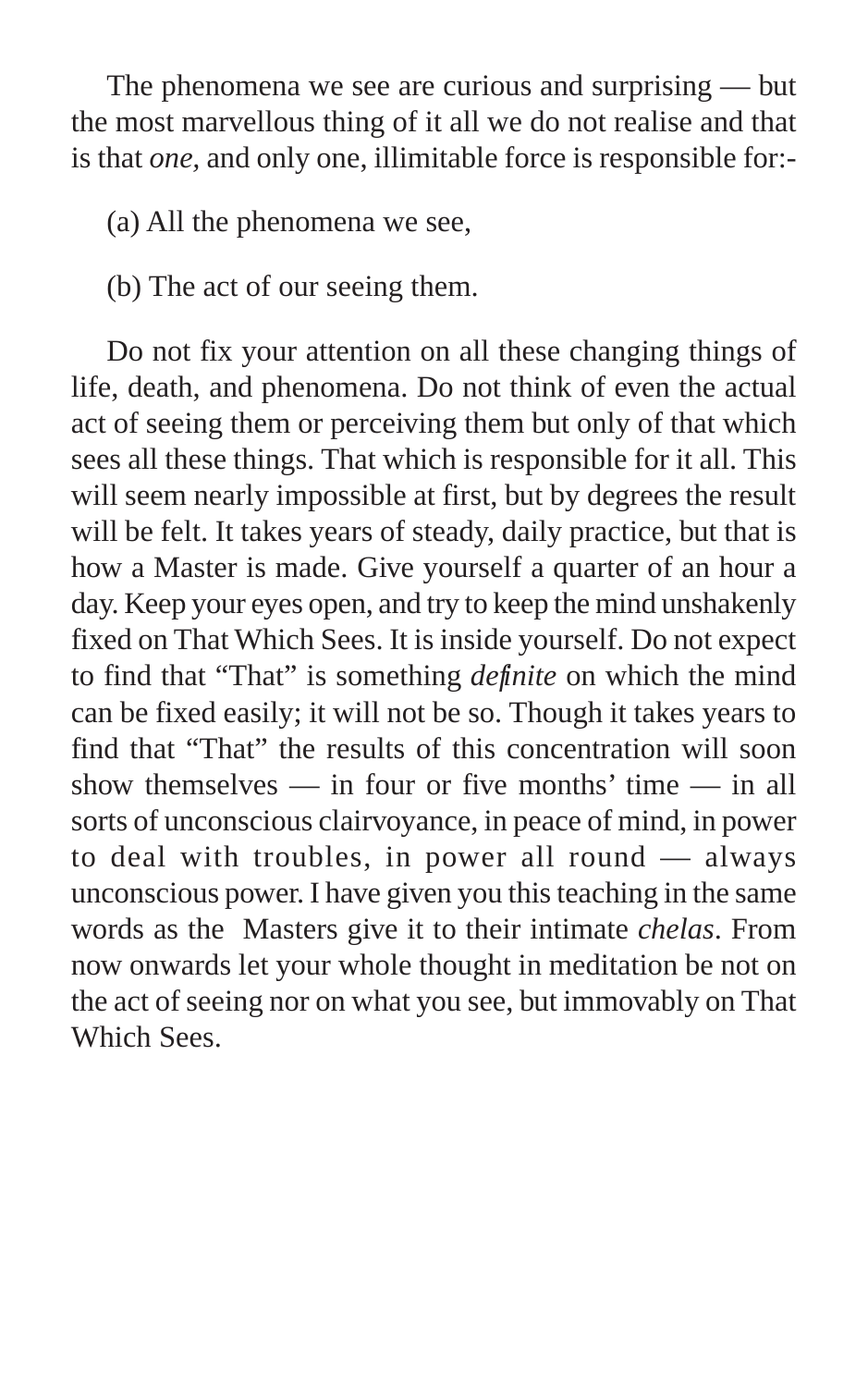# MORE MAHATMA TEACHING

# **II**

### **7 -** ATTAINMENT

One gets no reward for Attainment. When one understands the idea, one does not want a reward. As Krishna said: "Ye have the right to work, but not the right to the fruit thereof." Perfect attainment is simply worship, and worship is attainment.

If you sit down and realise that you only think by virtue of the One Life, and that the mind, animated by the One Life into the act of thinking is a part of the whole which is GOD, then you argue your mind out of existence as a separate entity, and the result is that mind and body physically (so to speak) disappear and the only thing that remains is Being, which is at once existence and non-existence, and not explainable in words or ideas.

A Master cannot help being perpetually in this state, with only this difference, that in some, to us, incomprehensible way, he can use mind and body and intellect too, without falling back into the delusion of having a separate consciousness.

There is no explaining these things. As Vivekananda said: "You do not help the world at all by wishing or trying to do so, but only by helping *yourself*."

#### **8**

#### **RELIGION**

It is useless to speculate, useless to try and take mental or intellectual grasp and work from that. That is only religion a code for children and for social life — a guide to help us to avoid shocks, so that the inside fire may burn up the nonsense in us and teach us, a little sooner, commonsense — i.e. a knowledge of the delusion of separateness.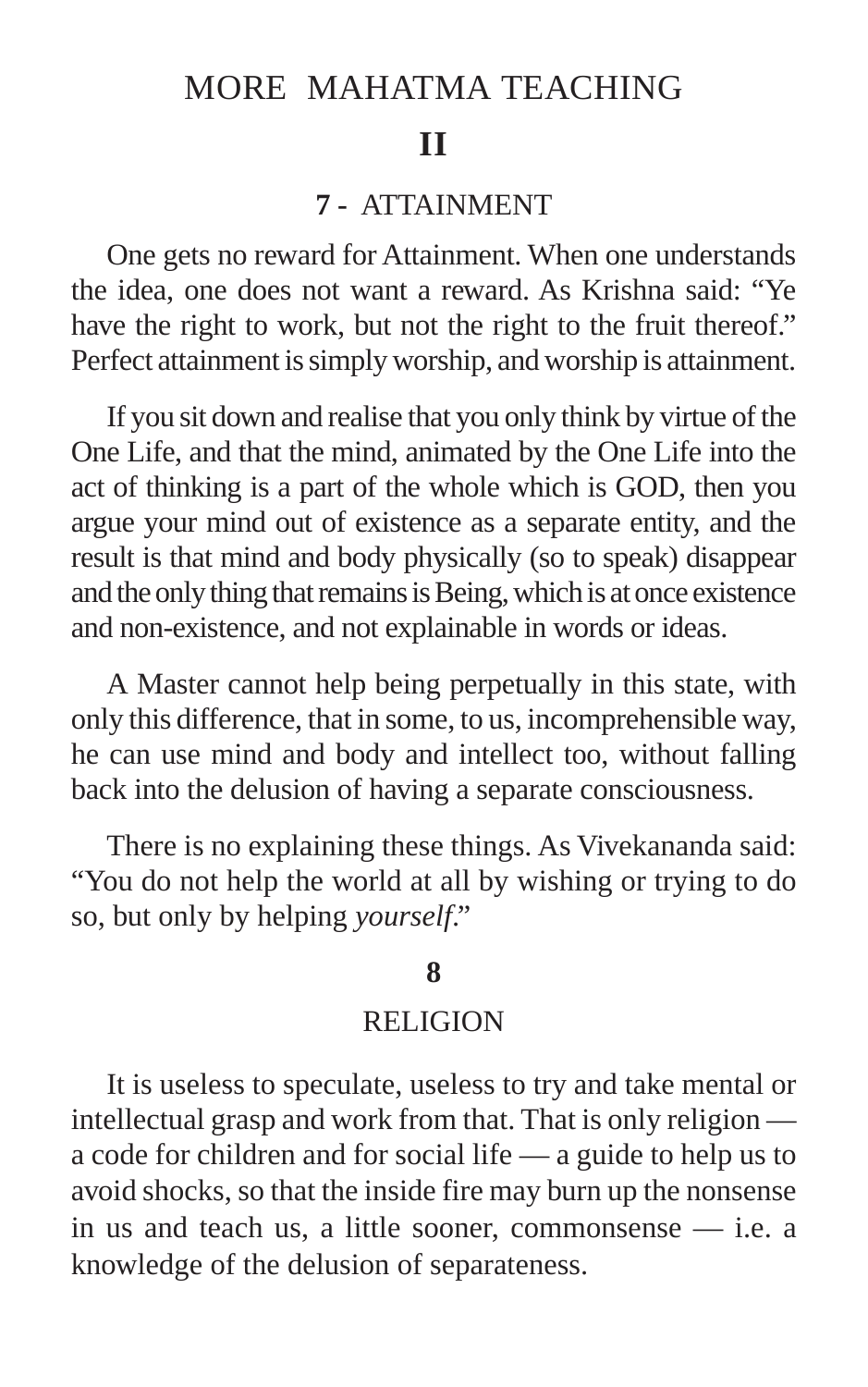Religion, whether it be Christianity, Buddhism, Hinduism, Theosophy, Philosophy, or any other kind of "ism" or "sophy" or system can only take us to the one point where all religions meet and no further.

## **9**

#### GOD

That one point where all religions meet is the realisation in no mystical sense, but in the most worldly and everyday sense — and the more worldly, everyday and practical the better — the fact that GOD IS EVERYTHING, AND EVERYTHING IS GOD.

From this point the work of the practice of this mental comprehension begins, and all it amounts to is the breaking of a habit. One has to cease calling things "things", and to call them God; and instead of thinking them to be things, to know them to be God; instead of imagining "existence" to be the only thing possible, to realise that existence is only the creation of the mind (for if there were not existence the mind could not see anything) and that non-existence is a necessity if you are going to postulate existence. The knowledge of things only shows the existence of an organ to cognize. There are no sounds to the deaf, nothing to see for the blind, and the mind is merely an organ of conception or of appreciation of certain sides of God.

God is infinite, and therefore existence and non-existence are merely component parts. Not that I wish to say God is made up of *definite* component parts. It is hard to be comprehensible when talking of God. ... True knowledge comes from within and not from without. And true knowledge is not "knowing" but "seeing."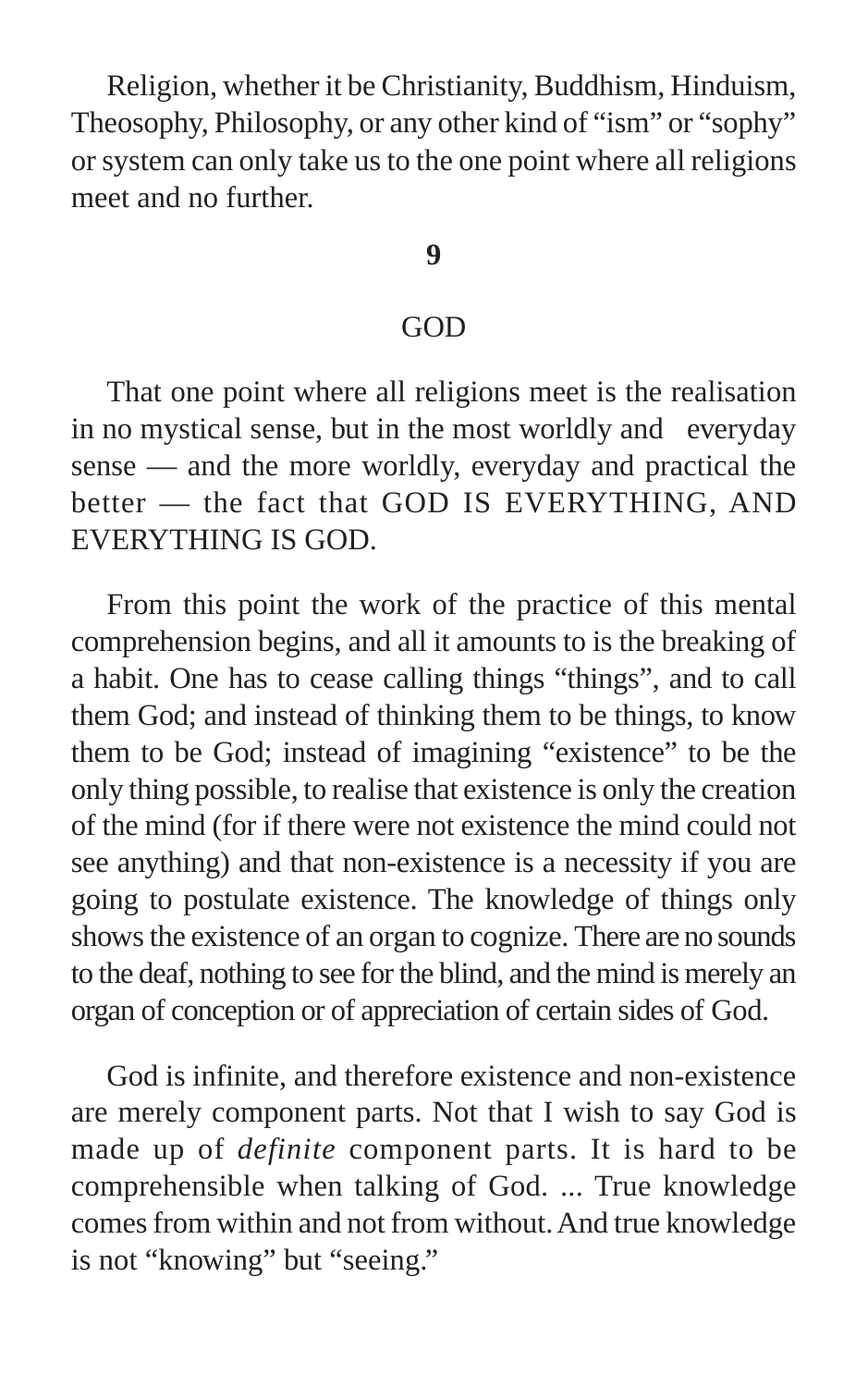#### REALISATION

Realisation is nothing but seeing God literally. You must read all I write literally. Our greatest mistake is that we think of God as acting symbolically and allegorically, instead of practically and literally.

Take a piece of glass, paint colours and forms on it, and put it into a magic lantern, turn on a white light, and the colours and forms painted on the glass are reproduced on the screen. If that light were not turned on, you would not see the colours of the slide on the screen.

How are colours formed? By breaking up white light with a many-sided prism. So is it with a man's character. It is seen when the Light of Life (God) is shining through it, *i.e.*, in a man's actions. If the man is asleep or dead, you do not see his character. Only when the Light of Life is animating the character, and causing it to act in a thousand different ways, in response to its contact with this many-sided world, can you perceive a man's character. If white light had not been broken up and put into forms and shapes on our magic lantern slide, we should never have known there was a piece of glass in front of the light, for the light would have shown clearly through. In a sense that white light was marred, and had some of its clearness taken from it by having to shine through the colours on the glass.

So is it with an ordinary man. His mind is like the screen. On it shines the light, dulled and changed because he has allowed the many-sided world to stand in the way of the Light (God) and break it up. He sees only the effects of the Light (God) instead of the Light (God) Himself, and his mind reflects the effects he sees just as the screen reflects the colours on the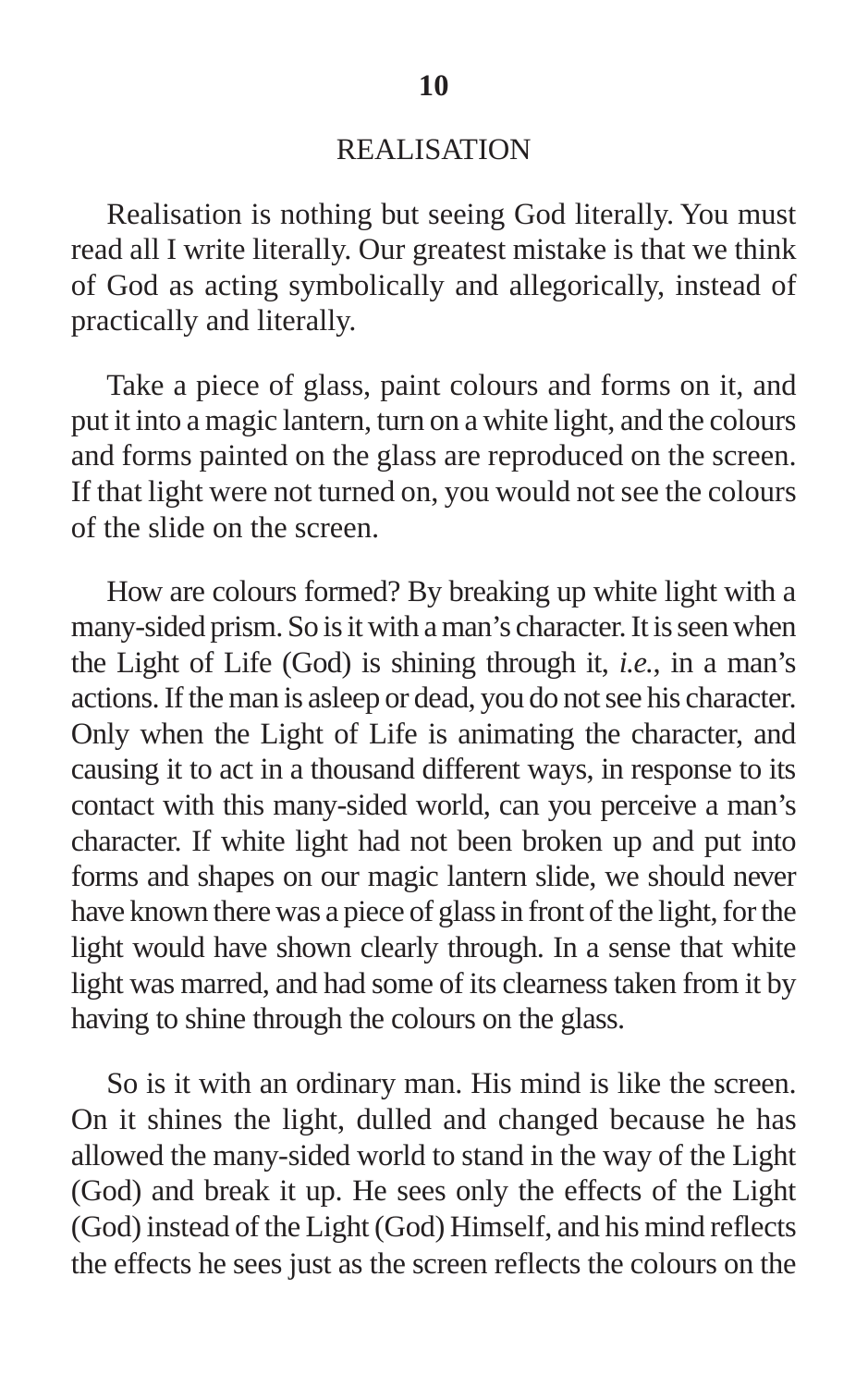glass. Take away the prism and the colours vanish, absorbed back into the white light from whence they came. Take away the colours from the slide and the light shines clearly through. Take away from our sight the world of effects we see, and let us look only into causes, and we shall see the Light (God).

A Master in meditation, though the eyes and ears be open, fixes his attention so firmly on "That Which Sees," that he neither sees nor hears, nor has any physical consciousness at all — nor mental either, but only spiritual.

We must take away the world, which causes our doubts, which clouds our mind, and the light of God will shine clearly through. How is the world taken away? When, for example, instead of seeing a man you say, "This is God animating a body," which body answers, more or less perfectly, to the direction of God, as a ship answers more or less perfectly to her helm.

#### **11**

#### SINS

What are sins? Why, for example, does a man drink too much? Because he hates the idea of being bound — bound by the incapacity to drink as much as he wishes. He is striving after liberty in every sin he commits. This striving after liberty is the first instinctive action of God in a man's mind. For God knows that he is not bound. Drinking too much does not give a man liberty but then the man does not know that he is really seeking liberty. When he realises that, he sets about seeking the best way to obtain liberty.

But the man only gains that liberty when he realises that he was never bound. The I, I, I's who feel so bound are really the Illimitable Spirit. I am bound because I know of nothing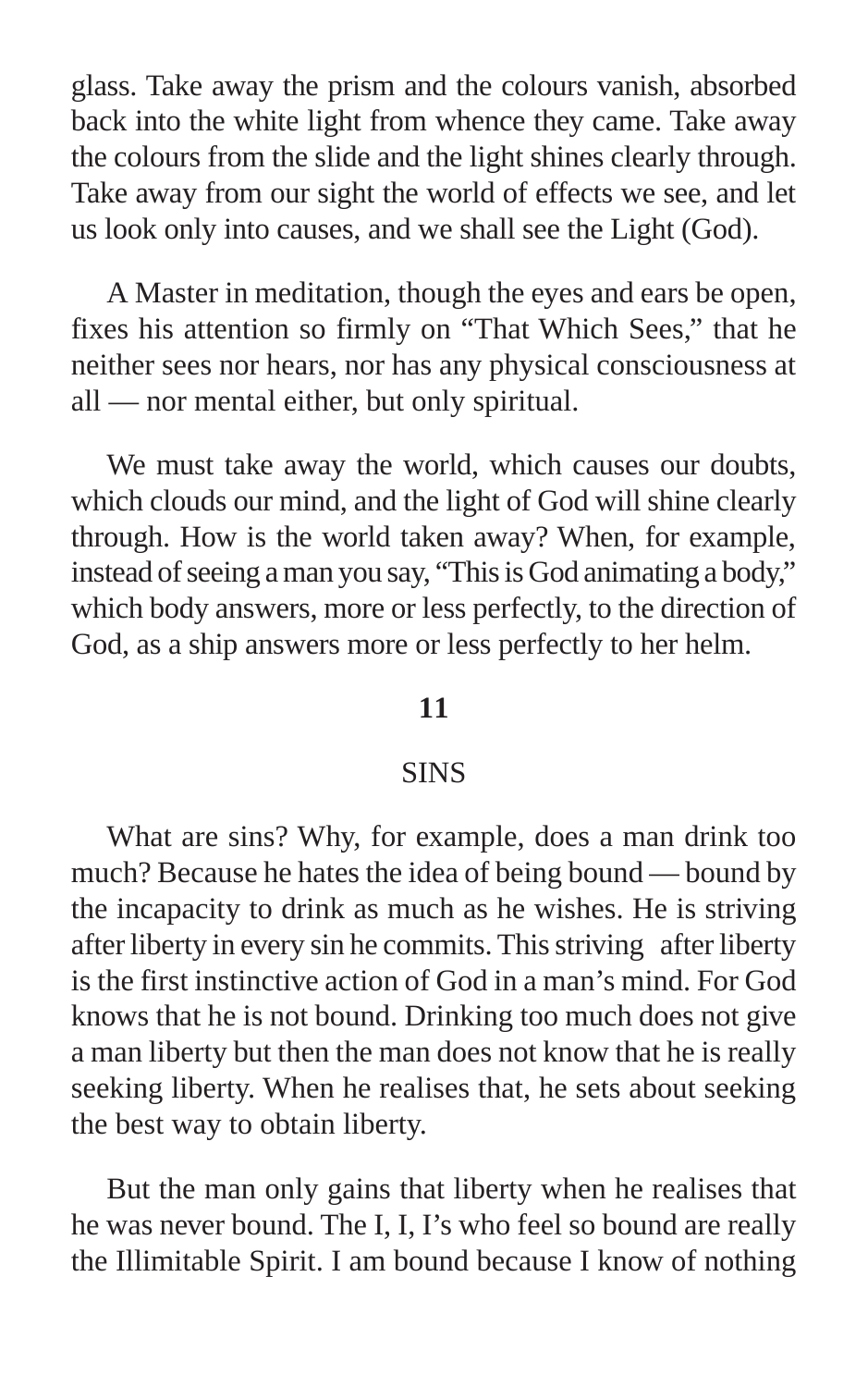that I do not sense by one of the senses. Whereas I am all the time that which senses in everybody, in every mind. These bodies and minds are only the tools of the "I", the Illimitable Spirit. What do I want with tools who am the tools themselves, as the colours are the White Light?

Jesus, the man, was utterly unconscious when He worked His miracles, and spoke His wonderful words. It was the White Light, the Life, Who is the cause and the effect, acting in perfect concert. "My Father and I are One." Give up the idea of "I" and "Mine." Can the body possess anything? Can the mind possess anything? Lifeless tools are both, unless the Light of God be shining through. These things which we see and sense are only the split up colours of the One Illimitable Spirit.

### **12**

#### **WORSHIP**

How can you best worship GOD? Why, by not trying to worship Him but by giving up your whole *self* to Him, and showing that every thought, every action, is only a working of that One Life (GOD) — more or less perfect according as it is unconscious or conscious.

God works perfectly in our *unconscious* virtuous actions. A Master when instructing is far from any thought of instructing; but to feel a doubt or a difficulty in his presence is to call forth, at once, before you can express the doubt, the wonderful words which will clear away that doubt. The words never fail and the Master with his heart fixed on GOD, realising perfectly that no action is a personal one, making no claims to have either originated the thought or to have been the means of destroying a doubt, saying never "I" or "Mine", seeing only GOD in every thought and action,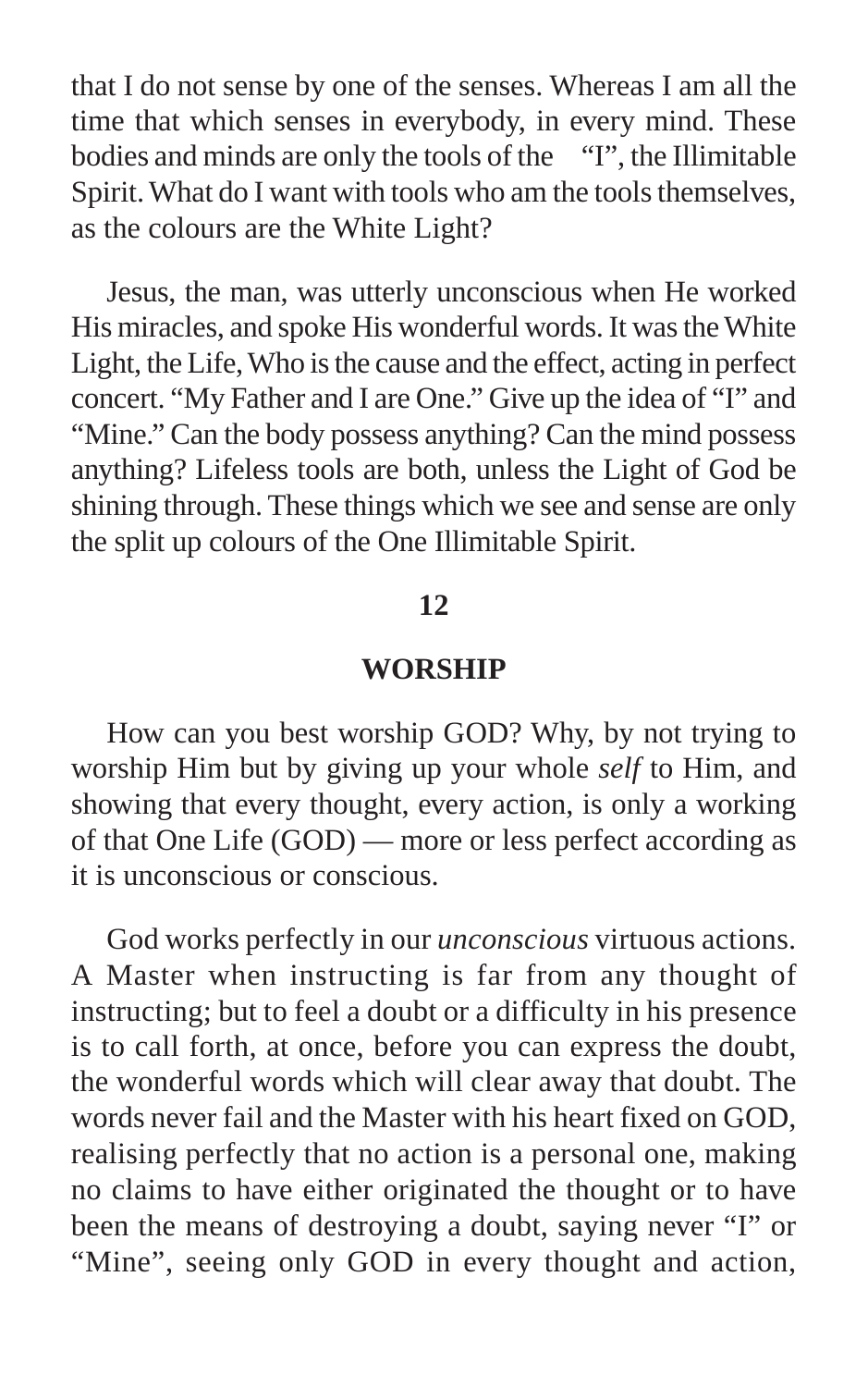whether they be yours or his, feels no surprise, no especial pleasure to himself in having allayed your doubt. He never desires to feel pleasure. He says:

Who is it that feels pleasure? Why, God.

What is pleasure? Why the appreciation — instinctive or otherwise — of God.

Who is the so-called "I"? I is GOD.

God is pleasure. If I desire perpetual pleasure, I must forget myself, and be that which is pleasure itself, viz., GOD.

A Master sacrifices his whole self, lets it down as an artificial idea into the Ocean of GOD Who Is, and Who is, literally, the Material and the Cause of everything, and becomes the embodiment of happiness. Similarly he flings every personal desire aside, even the desire for virtue. He denies it being his own action and attributes it to GOD, till he becomes the embodiment of that personal virtue he once desired, and no one can come near him without being blessed. He is the embodiment of all virtues. Such is true worship and its results.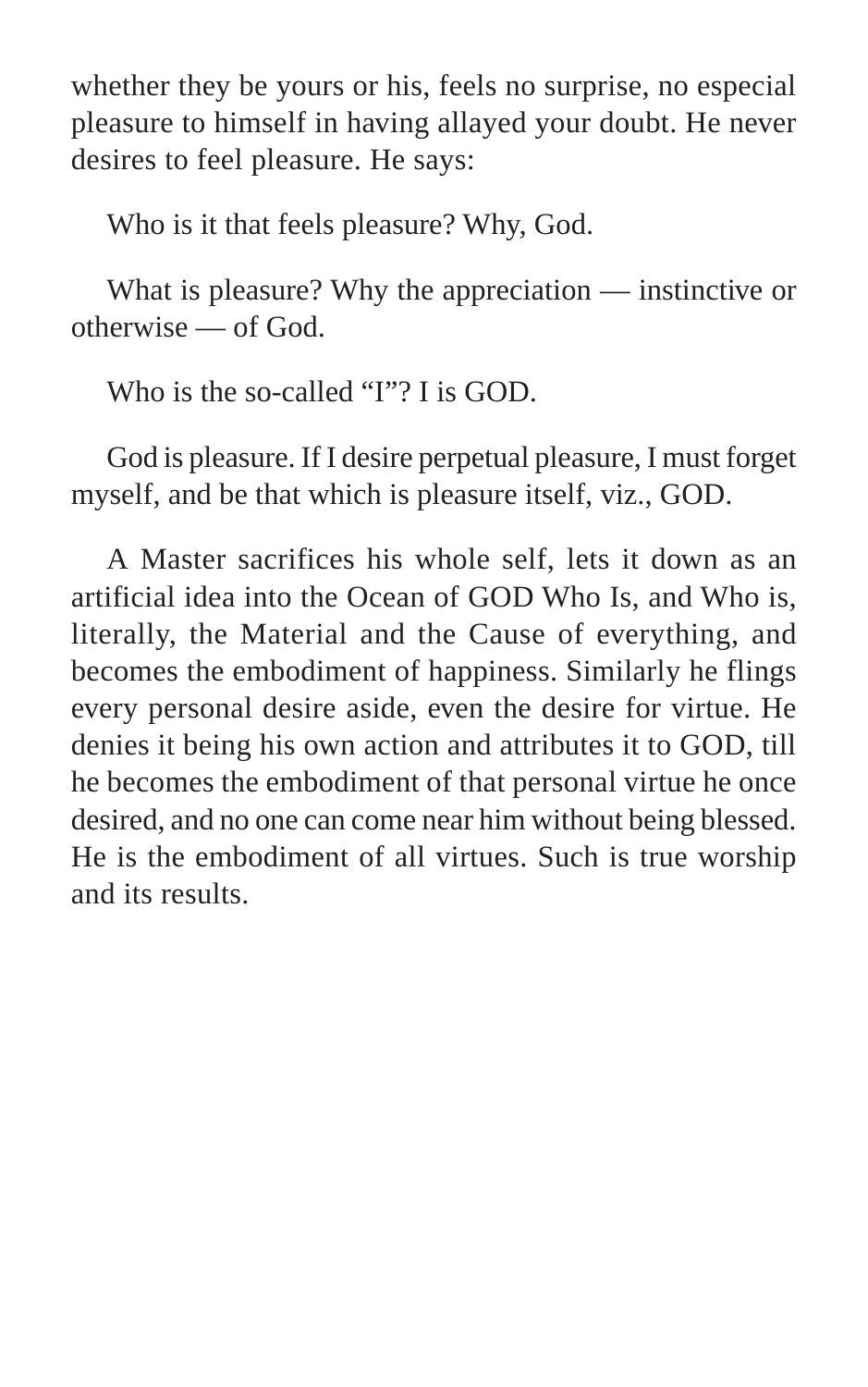# THE MAHARSHI

The facts to be gleaned about him are sparse and meagre, but full of interest by reason of their rare simplicity.

I have been fortunate enough to obtain two photographs of the Maharshi, sitting in different postures, in deep meditation. One of these accompanies my brief jottings. It is no use writing to me for further details. I am publishing all I am permitted to make known.

#### **1**

# HOW THE CALL CAME

A *chela* whom I know told me this story:

When the Maharshi was sixteen years old he had the true Awakening. But he continued to live with his parents until the crisis which came on August 29, 1896. That day, seeing Maharshi sitting crosslegged and abandoning himself to meditation, his elder brother rebuked him, hinting that one who wished to live like a *sadhu* had no right to a home life. Maharshi left home leaving a note. He started off in obedience to The Call which was from Arunachala. He lived in the Arunachaleswara Temple and other places before he chose to live in the cave where Frank saw him. He is about thirtynine years old, and has lived in the cave now for many years.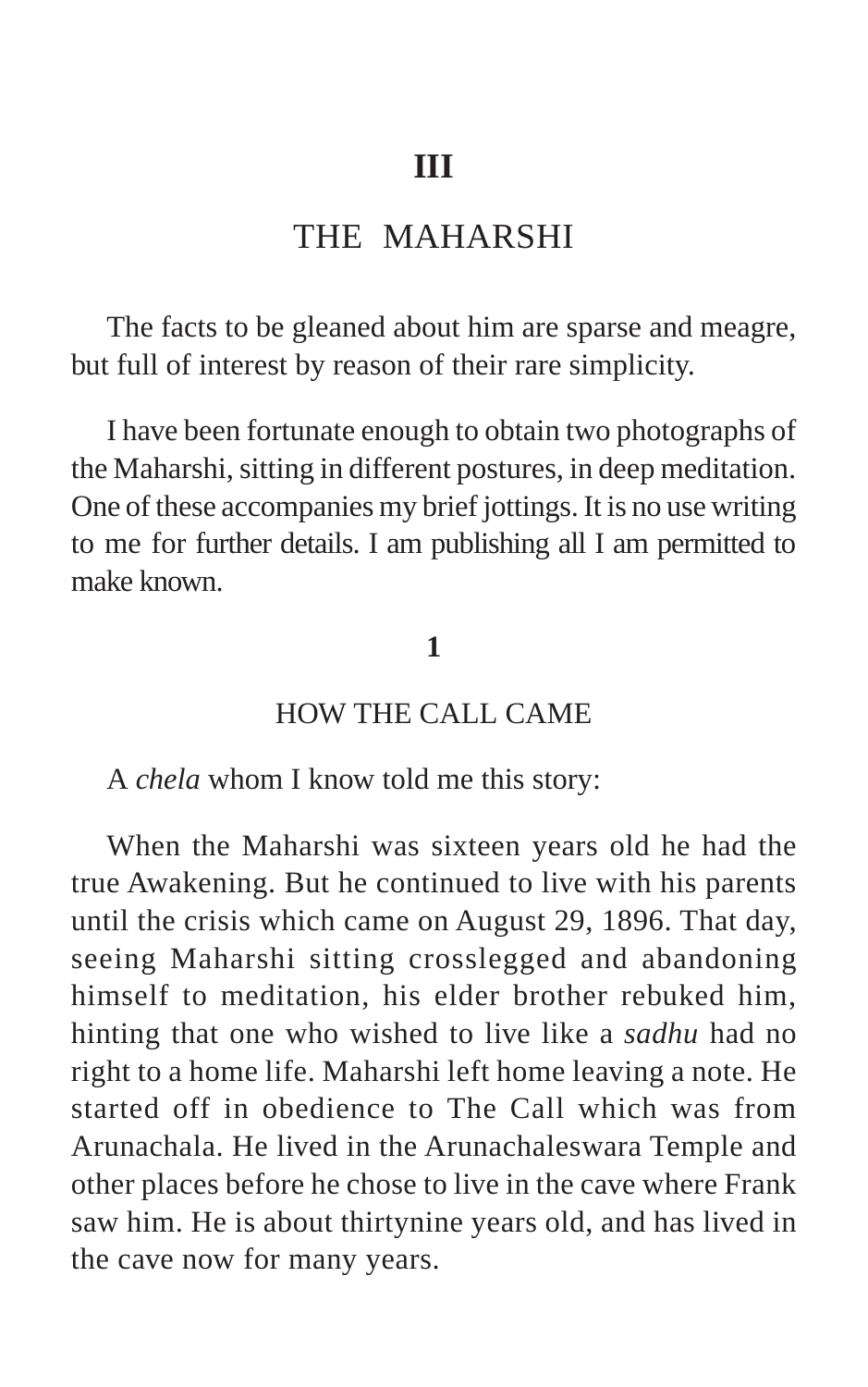# HOW HE SPENT TIME IN THE CAVE

After the first two years he lapsed into silence. For years he never spoke a word. There was no fanaticism in this except a disinclination to be engaged in conversation. He has been speaking and teaching for the last six years.

He speaks the languages of Southern India, and English. He knows the most important part of the Hindu Scriptures by heart, and is well acquainted with Christian History and Bible Times.

Not many know his name or anything more about him than the story of leaving his home which he has himself told to his *chelas*, and that he is a *brahmin* by birth. His personality is the striking thing about him, and strange stories are told by credible witnesses. For example:

#### **3**

# A HINDU VERSION OF GIDEON AND HIS FLEECE

One year during the early days of the Monsoon, the Maharshi was sitting at the foot of the mountain in the open air, in deep meditation. A certain woman, known to the narrator had gone to take him an offering and to ask for his blessing. On the way, she was caught in a heavy cloudburst and sheltered under a rock or tree, about three hundred yards from where he was seated. She saw him sitting rapt in meditation all the time.

When the rain was over, she went up to him and found that all around him, for the space of about fifty yards, the ground was completely dry.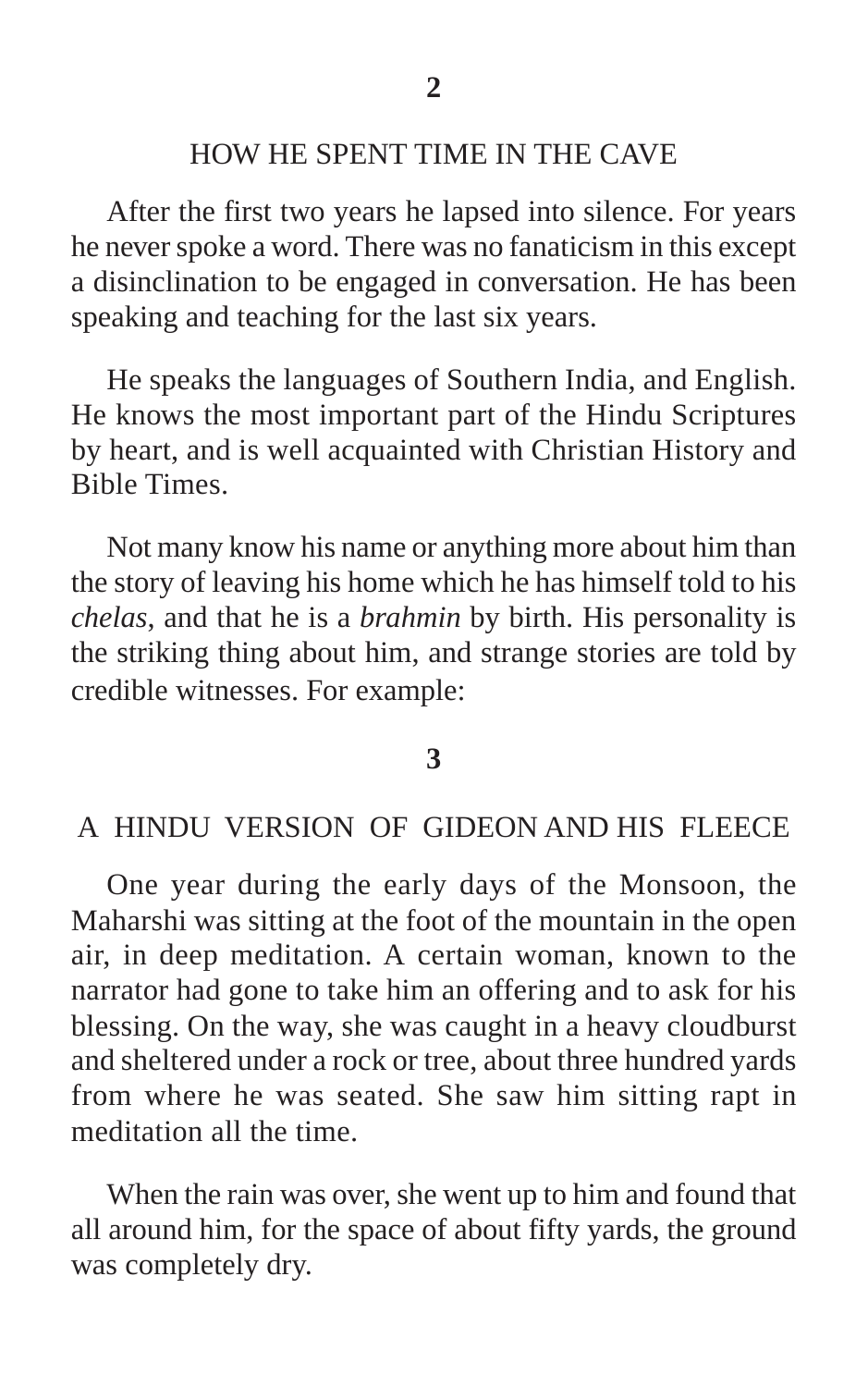# THE MAHATMA WHO CAUSED THE MAHARSHI TO BREAK HIS TWELVE YEARS' SILENCE

No understanding of the Maharshi is possible without knowing the details of his relationship with Ganapathi Sastriar (see *International Psychic Gazette* for June). One day, Sastriar came to him and spoke in Sanskrit verse, and the twelve years' silence was broken. That is six years ago, and the Maharshi has been speaking and teaching ever since. Sastriar, so to speak, embodies the intellectual aspect of Mastership, and the Maharshi the devotional. Nevertheless, Sastriar is highly devotional, and the keenness of the Maharshi's intellect is indisputable.

What Sastriar himself always says is: "It is not I but the Maharshi who does these things." He evidently regards himself as the Maharshi's instrument, as the wielder of the power generated by this *greatest of living Mahatmas*. But this must not be taken too literally. It is merely a deduction from the facts regarded as a whole. It is noteworthy how immediately the devotional man recognised the intellectually-developed man, and how the latter instantly yielded to the sway of the meditative saintly devotee.

When Sastriar was approaching the foot of the mountain with Frank, on the occasion of Frank's first visit to the Maharshi, he made two prophecies, one of which has been fulfilled and the other awaits the time of fulfilment.

As they came close up to the mountain, Sastriar said, "Hush! we musts be quiet now. We are drawing near to Him."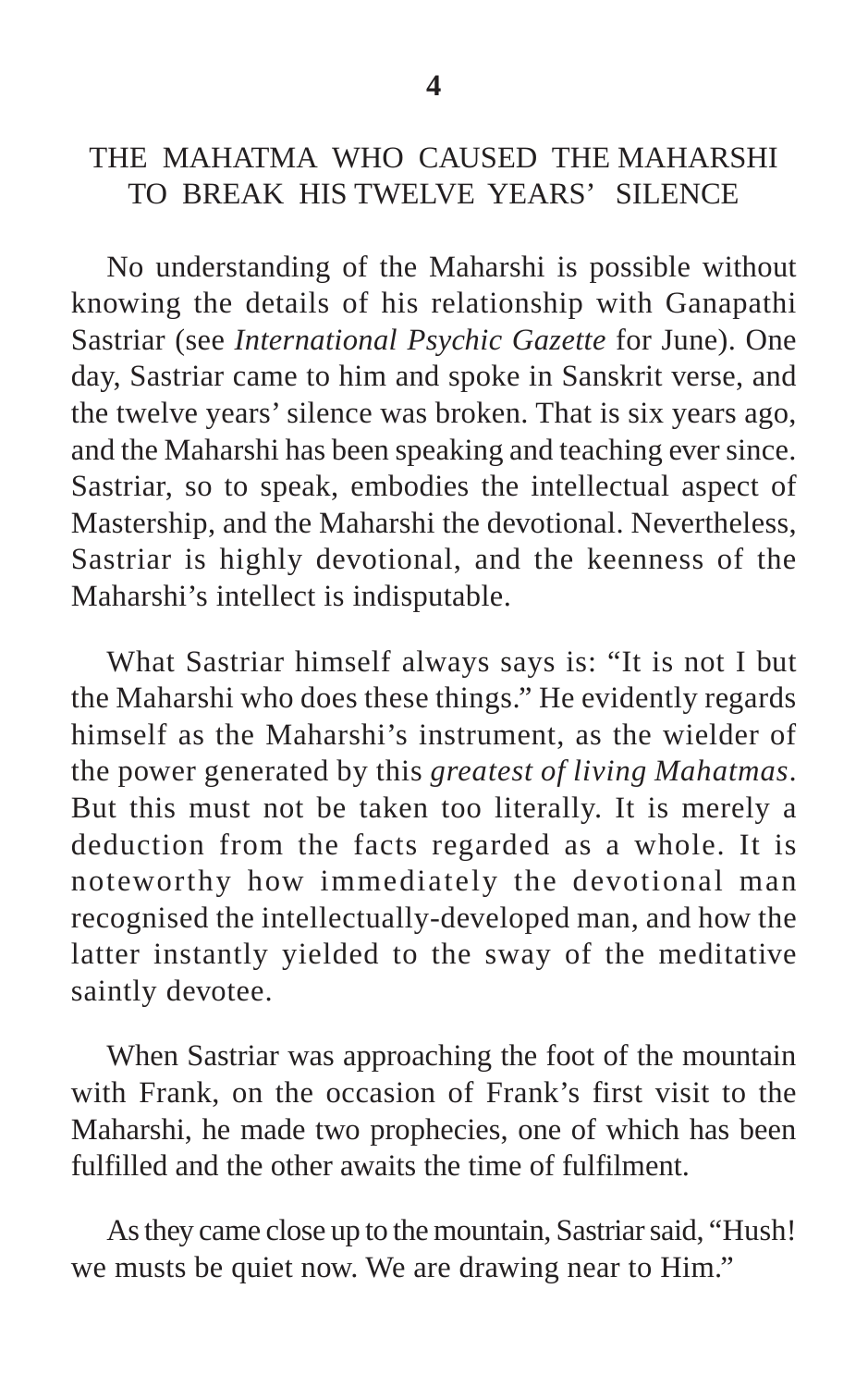Sastriar has a subtle sense of humour. Once Frank asked a question about a past incarnation. Sastriar looked at him and said, "Wait for two months and I will tell you all your past incarnations with full details". For a moment Frank was very pleased; then he realized the Mahatma was testing him. And Sastriar laughed gently in his inimitable way and murmured, "What good? What good would it be?"

#### **5**

### **SASTRIAR'S LEARNING**

Once Sastriar felt spiritually called to go and teach Sanskrit in a small town. He went. There was a vacancy in the school and he applied for it. Said the authorities, "How do we know that your Sanskrit is good Sanskrit?"

Immediately Sastriar went up North to Benares, passed the severest tests, took the highest degrees, returned with his certificates to the little town, showed them to the people, and then tore them to shreds and threw them away. A wellknown Sanskrit scholar says you can give Sastriar any subject, at random, and he will just walk up and down a few minutes, and then reel off Sanskrit verses, perfect in form and sense faster than you can write them down, dealing with the chosen theme.

# **6 — SASTRIAR'S CLAIRVOYANCE AND PSYCHIC GIFTS**

A man was sent to find out if Sastriar was a seditionary. He found him in a cave, sitting in meditation. The man was in disguise, and said he revered Sastriar and wished to become his *chela*. Sastriar received the visitor with kindness and put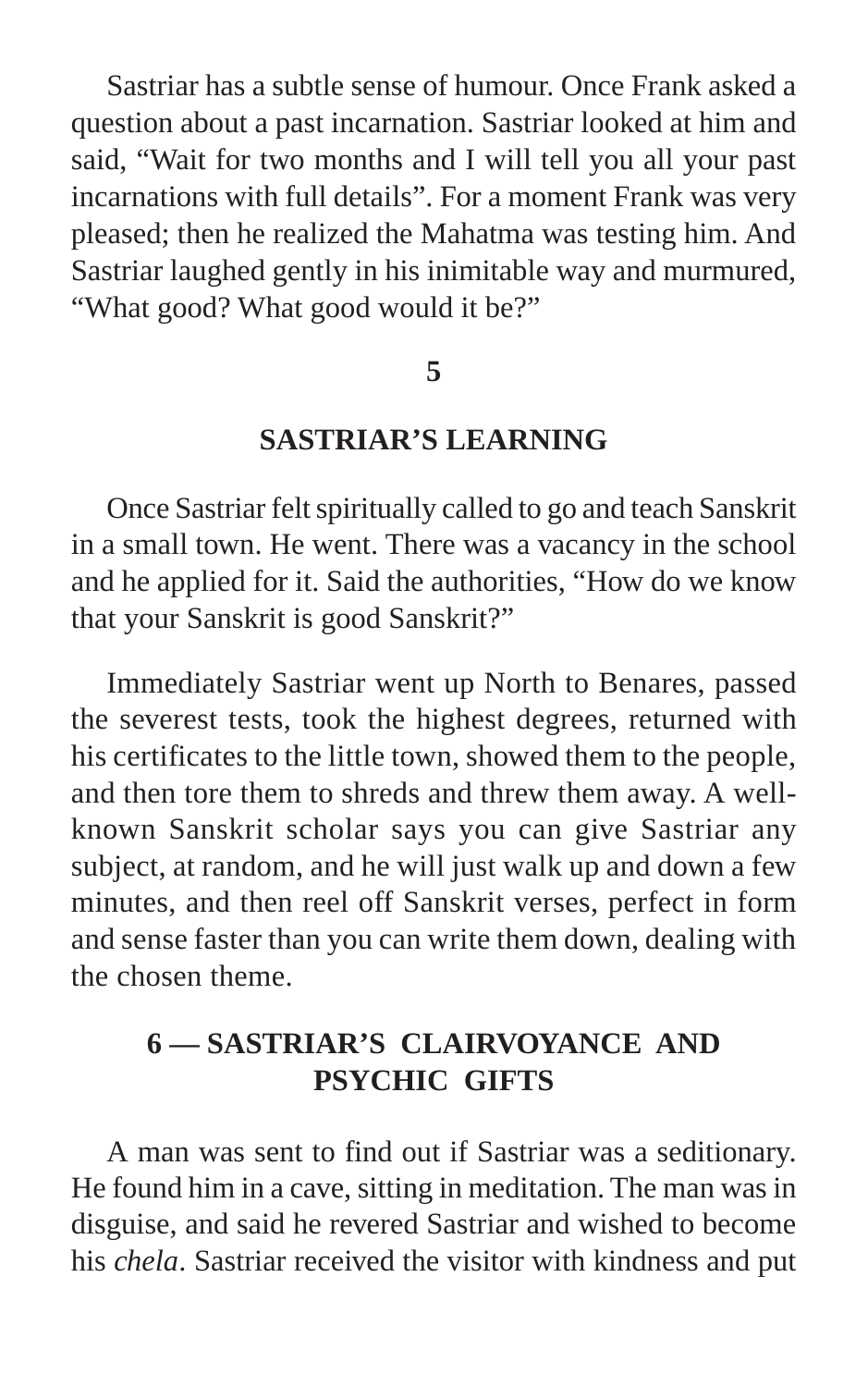him a few questions. The man had been primed and answered readily. Thus they sat for some little while and Sastriar fell again into meditation.

The man had come straight on his mission, so there was no means by which Sastriar could have received news of his coming. He had put Sastriar no questions and had merely posed as a prospective *chela.*

Then Sastriar said, "You come from such and such a town; you want to find out if I am a seditionary. Why did you tell me untruths?" The man owned up, and eventually became Sastriar's *chela*.

Sastriar has twelve special *chelas*. To each he has entrusted the subject he is best fitted to expound. On one occasion he enumerated the subjects to a *chela*, asking him to choose. This the *chela* did. On looking up, he detected a quiet smile on the Master's face, which told him that he knew beforehand which it would be.

Another time Sastriar said, "England, France, Germany, Italy, America — I go everywhere." Such things are said simply, without a suspicion of boasting, as mere statements of fact.

Sastriar was asked: Could a man remain in perpetual meditation? Could he keep his eyes open so long? Sastriar said "Yes". Then he was watched day and night for a week, during which time he never closed his eyes. If you look at the Maharshi's photo, you will see that the eyes are open. Yet he is sunk in deep meditation and oblivious to all in the outer world. Those who have slept in the cave with the Maharshi, say that practically he never sleeps at all.